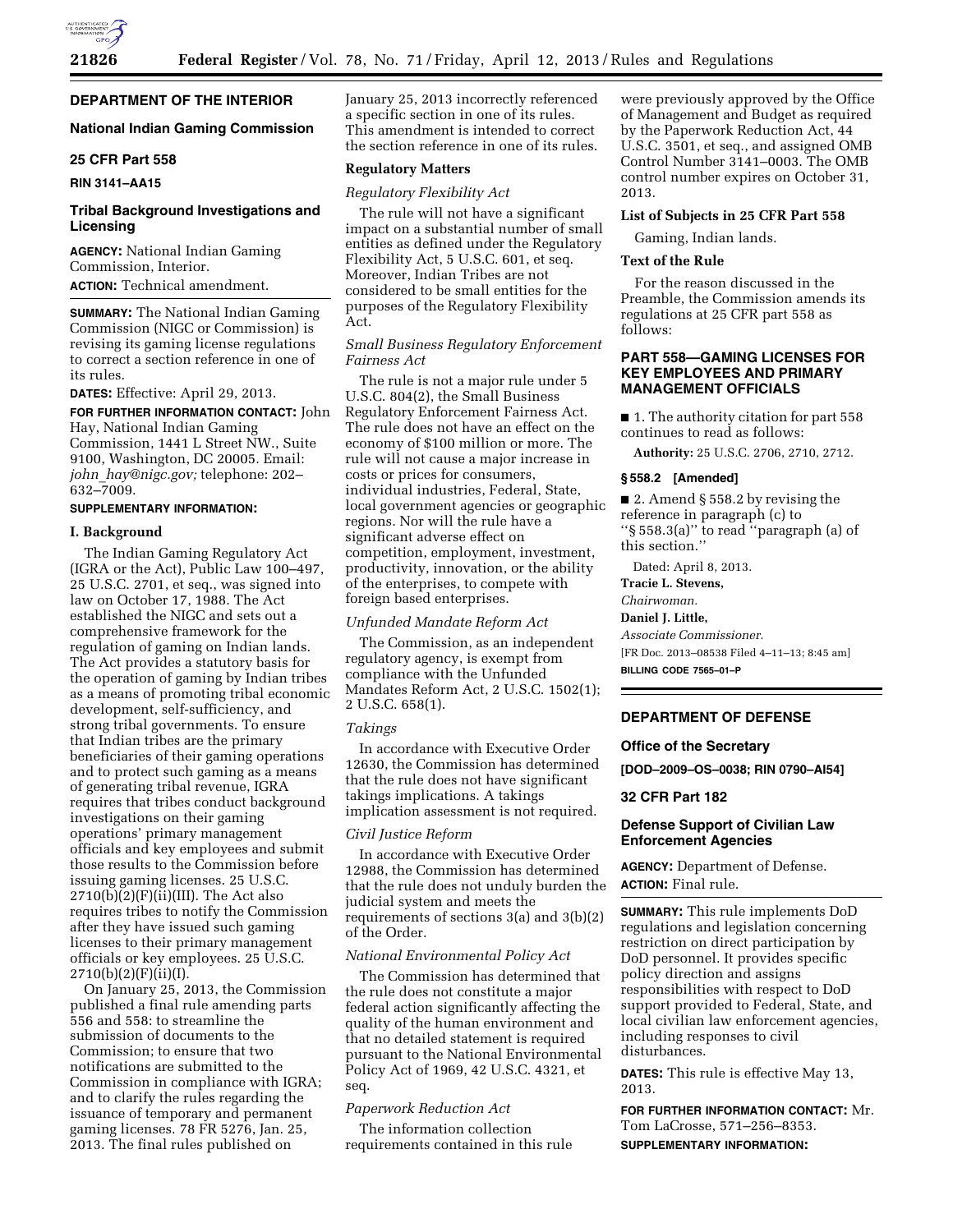### **Executive Summary**

#### *I. Purpose of the Regulatory Action*

a. The purpose of this rule is to implement the statutory requirements for the Department of Defense support of civilian law enforcement agencies. This rule provides specific policy direction and assigns responsibilities to Department of Defense key individuals providing support to Federal, State, Tribal, and local law enforcement agencies, including response to civil disturbances within the United States, including the District of Columbia, the Commonwealth of Puerto Rico, the U.S. Virgin Islands, Guam, American Samoa, the Commonwealth of the Northern Mariana Islands, and any territory or possession of the United States or any other political subdivision thereof.

b. The legal authority for this rule is 10 U.S.C. 375, ''Restriction on participation by Military Personnel.''

*II. Summary of the Major Provisions of the Rule* 

a. Support in Accordance With the Posse Comitatus Act

The primary restriction on DoD participation in civilian law enforcement activities is the Posse Comitatus Act. It provides that whoever willfully uses any part of the Army or the Air Force as a posse comitatus or otherwise to execute U.S. laws, except in cases and under circumstances expressly authorized by the Constitution or Act of Congress, shall be fined under title 18, U.S.C., or imprisoned not more than two years, or both. Section 182.6 (a) describes in detail the assistance that the Department of Defense may and may not provide civilian law enforcement agencies.

#### b. Support During Civil Disturbances

The President is authorized by the Constitution and laws of the United States to employ the Armed Forces of the United States to suppress insurrections, rebellions, and domestic violence under various conditions and circumstances. Planning and preparedness by the Federal Government, including the Department of Defense, for civil disturbances is important due to the potential severity of the consequences of such events for the Nation and the population. The employment of Federal military forces to control civil disturbances shall only occur in a specified civil jurisdiction under specific circumstances as authorized by the President, normally through issuance of an Executive order or other Presidential directive authorizing and directing the Secretary

of Defense to provide for the restoration of law and order in a specific State or locality.

### *III. Costs and Benefits*

This rule does not have a significant effect on the economy. However, the Department of Defense may provide support to civilian law enforcement entities on either a reimbursable or nonreimbursable basis depending on the authority under which the support is provided. The benefit to the elements of the Department of Defense providing such support may include a benefit that is substantially equivalent to that derived from military operations or training. Additionally, the recipient civilian law enforcement agencies benefit from the Department of Defense's substantial capabilities when those capabilities are not needed for Department of Defense missions.

#### **Public Comments**

On Tuesday, December 28, 2010, the Department of Defense published a proposed rule (75 FR 81547) requesting public comment. Two comments were received. Below are the comments and responses.

*Comment #1.* Comment on Proposed Rule: 32 CFR Part 182 DOD–2009–OS– 0038. The definition given in § 182.3 of "civil disturbance" is overly broad and encompasses any number of situations that the Legislature and DOD entities might not have in mind at the time of drafting this rule. It is my recommendation that specific reference be made to DOD Directive 3025.12 within § 182.3 to allay any possible misreading of 32 CFR part 182. If Posse Comitatus is going to be suspended in times other than those specifically authorized by the Constitution, Congress must act to make the language clear and unambiguous. In addition, the definition of ''Emergency Authority'' in § 182.3 and DOD 3025.12 is unclear. In what sort of a civil emergency can prior Presidential authorization be ''impossible'' to obtain. These two definitions read together give an extraordinary degree of latitude to DOD entities within the borders of the United States. Finally, I question whether a rule is the appropriate venue for an expansion of this nature. Perhaps this is a task best left to congress for full public scrutiny and debate. Should this really be a task left to the DOD to make a rule essentially gutting 10 U.S.C.A. 331–4? Despite the fact that this rule has received certification by the Office of Information and Regulatory Affairs (OIRA), I seriously question whether there are not significant implications for its enactment under Executive Order

13132 (Federalism). If it is left to the DOD to determine when force is necessary, absent a Presidential order and absent the cooperation of local authorities, Posse Comitatus is for all intents and purposes at an end.

*DoD Response:* No action required. This instruction cancels DoD Directive 3025.12. ''Civil disturbance'' is an approved definition in the DoD Dictionary and makes no reference to the Posse Comitatus Act being ''suspended.'' Also this rule does not make reference to the suspension of Posse Comitatus Act. It lists those actions that are permissible and restricted under the Act. The author also recommends that Congress, rather than DoD, make the language ''clear and unambiguous.''

*Comment #2.* The Posse Comitatus Act, 18 U.S.C. 1385, clearly applies to National Guard troops which have been federalized and are deployed under Title 10 authority within the United States. However, the courts have not definitively ruled on whether the Act applies to troops deployed under Title 32, and generally it is assumed that the act does not apply under those circumstances. If § 182.4(b) of this rule is meant to clearly state that the National Guard is, in fact, to act in compliance with the restrictions of the Posse Comitatus Act while in support of civilian law enforcement officials while deployed under Title 32 authority as well as Title 10, then this is a welcome clarification of DoD policy.

*DoD Response:* No action required. National Guard forces operating under Title 32 are under State control, and the Posse Comitatus Act would not apply. State law governs what actions State officials and State National Guard forces may take.

#### **Regulatory Procedures**

*Executive Order 12866, ''Regulatory Planning and Review,'' and Executive Order 13563, ''Improving Regulation and Regulatory Review''* 

It has been certified that 32 CFR part 182 does not:

(1) Have an annual effect on the economy of \$100 million or more or adversely affect in a material way the economy; a section of the economy; productivity; competition; jobs; the environment; public health or safety; or State, local, or Tribal governments or communities;

(2) Create a serious inconsistency or otherwise interfere with an action taken or planned by another agency;

(3) Materially alter the budgetary impact of entitlements, grants, user fees,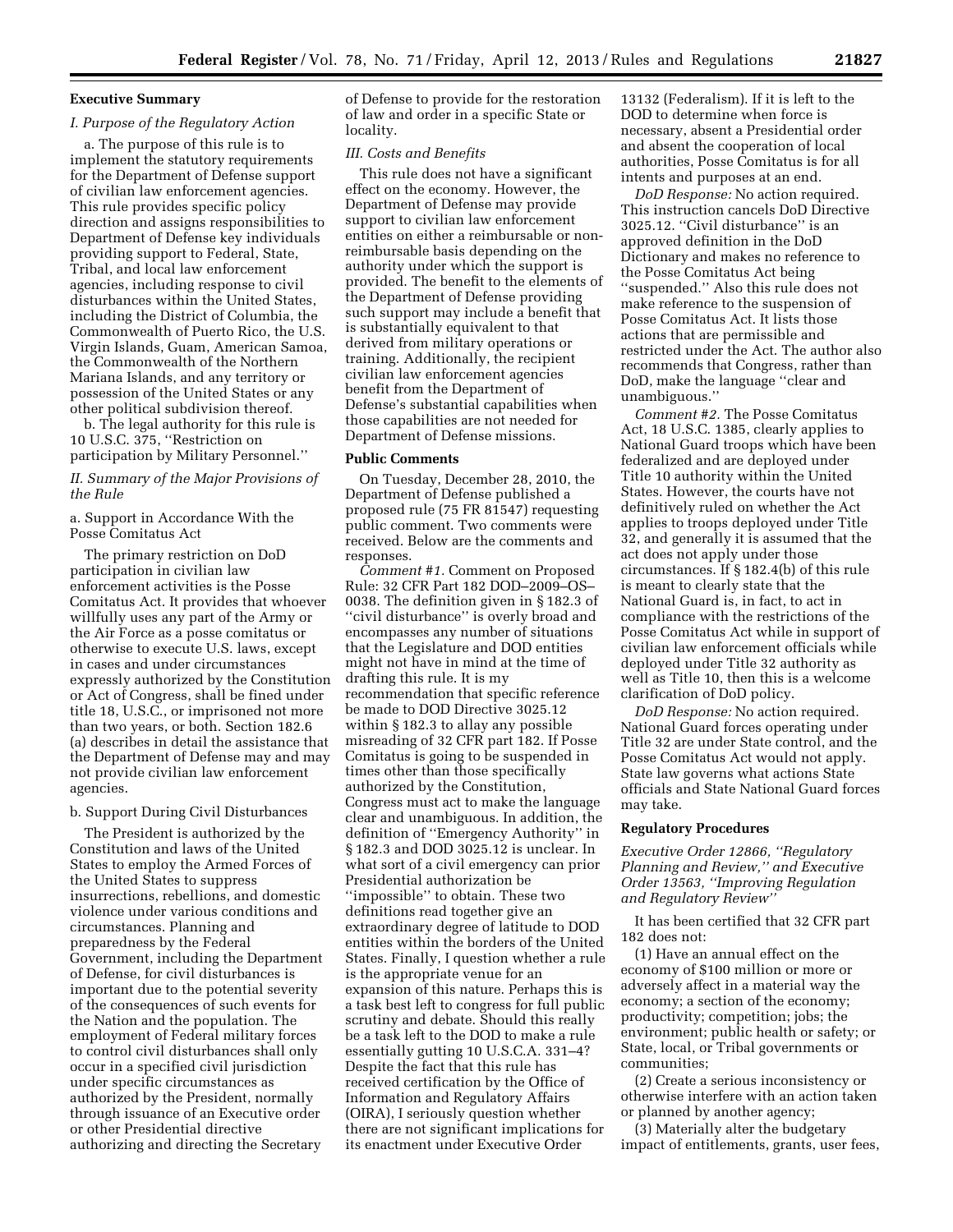or loan programs, or the rights and obligations of recipients thereof; or

(4) Raise novel legal or policy issues arising out of legal mandates, the President's priorities, or the principles set forth in these Executive Orders.

### *Sec. 202, Pub. L. 104–4, ''Unfunded Mandates Reform Act''*

It has been certified that 32 CFR part 182 does not contain a Federal mandate that may result in the expenditure by State, local, and Tribal governments, in aggregate, or by the private sector, of \$100 million or more in any 1 year.

# *Public Law 96–354, ''Regulatory Flexibility Act'' (5 U.S.C. 601)*

It has been certified that 32 CFR part 182 is not subject to the Regulatory Flexibility Act (5 U.S.C. 601) because it would not, if promulgated, have a significant economic impact on a substantial number of small entities. This rule establishes procedures and assigns responsibilities within DoD for assisting civilian law enforcement agencies, therefore, it is not expected that small entities will be affected because there will be no economically significant regulatory requirements placed upon them.

# *Public Law 96–511, ''Paperwork Reduction Act'' (44 U.S.C. Chapter 35)*

It has been certified that 32 CFR part 182 does not impose reporting or recordkeeping requirements under the Paperwork Reduction Act of 1995.

# *Executive Order 13132, ''Federalism''*

It has been certified that 32 CFR part 182 does not have federalism implications, as set forth in Executive Order 13132. This rule does not have substantial direct effects on:

(1) The States;

(2) The relationship between the national government and the States; or

(3) The distribution of power and responsibilities among the various levels of Government.

#### **List of Subjects in 32 CFR Part 182**

Armed forces, Law enforcement.

Accordingly, 32 CFR part 182 is added to read as follows:

# **PART 182—DEFENSE SUPPORT OF CIVILIAN LAW ENFORCEMENT AGENCIES**

Sec.<br>182.1

- 182.1 Purpose.<br>182.2 Applicab
- 182.2 Applicability and scope.<br>182.3 Definitions.
- 182.3 Definitions.<br>182.4 Policy. Policy.
- 
- 182.5 Responsibilities.<br>182.6 Procedures. Procedures.

**Authority:** 10 U.S.C. 113, 331–334, 371– 382, 2576, and 2667; 14 U.S.C. 141; 16 U.S.C. 23, 78, 593, and 1861; 18 U.S.C. 112, 351, 831, 1116, 1385, and 1751; 22 U.S.C. 408, 461–462; 25 U.S.C.180; 31 U.S.C. 1535; 42 U.S.C. 97, 1989, and 5121–5207; 50 U.S.C. 1621–1622; and Public Law 94–524.

#### **§ 182.1 Purpose.**

This part:

(a) Establishes DoD policy, assigns responsibilities, and provides procedures for DoD support to Federal, State, Tribal, and local civilian law enforcement agencies, including responses to civil disturbances within the United States, including the District of Columbia, the Commonwealth of Puerto Rico, the U.S. Virgin Islands, Guam, American Samoa, the Commonwealth of the Northern Mariana Islands, and any territory or possession of the United States or any other political subdivision thereof in accordance with 32 CFR part 185.

(b) Prescribes the regulations required by 10 U.S.C. 375.

### **§ 182.2 Applicability and scope.**  This part:

(a) Applies to the Office of the Secretary of Defense (OSD), the Military Departments, the Office of the Chairman of the Joint Chiefs of Staff and the Joint Staff, the Combatant Commands, the Defense Agencies, the DoD Field Activities, and all other organizational entities within the Department of Defense (hereafter referred to collectively as the ''DoD Components'').

(b) Applies to the Office of the Inspector General of the Department of Defense (IG, DoD) only to the extent that this part does not conflict with any of the duties and responsibilities assigned to the IG, DoD pursuant to section 8(g) of Appendix, title 5, U.S.C. (also known as ''The Inspector General Act of 1978, as amended'').

(c) Governs all DoD Component planning for and participation in Defense support of civilian law enforcement activities, including domestic emergencies and civil disturbance operations (CDO) (formerly referred to as ''military assistance for civil disturbances'').

(d) Applies to National Guard (NG) personnel only in title 10, U.S.C., status only.

(e) Applies to civilian employees of the DoD Components and the activities of DoD contractors performed in support of the DoD Components.

- (f) Does not apply to:
- (1) Counternarcotics activities.
- (2) Assistance to foreign law
- enforcement officials.

(3) The Defense Intelligence and Counterintelligence Components, except

when providing assistance to civilian law enforcement activities in accordance with paragraph 2.6. of Executive Order 12333 and Procedure 12 of DoD 5240.1–R.1

(4) Requests for sensitive support, which are governed by DoD Directive S– 5210.36.2

(5) NG personnel in State active duty or title 32, U.S.C., status.

(6) Maritime Homeland Security Operations, defined as time-critical requests by the United States Coast Guard for short duration (less than 48 hours) DoD support in countering an immediate maritime security threat, that are governed by the DoD-Department of Homeland Security Memorandum of Agreement for Department of Defense Support to the United States Coast Guard for Maritime Homeland Security.

(7) Aircraft piracy operations conducted pursuant to title 10, U.S.C.

#### **§ 182.3 Definitions.**

The following definitions apply to this part:

*Civil authorities.* Those elected and appointed officers and employees who constitute the government of the United States, the governments of the 50 States, the District of Columbia, the Commonwealth of Puerto Rico, U.S. possessions and territories, and political subdivisions thereof.

*Civil disturbance.* Group acts of violence and disorder prejudicial to public law and order.

*Civilian law enforcement official.* An officer or employee of a civilian Federal, State, local, and tribal law enforcement agency with responsibility for enforcement of the laws within the jurisdiction of that agency.

*DoD personnel.* Federal military officers and enlisted personnel and civilian employees of the Department of Defense.

*Domestic emergencies.* Emergencies affecting the public welfare and occurring within the 50 states, District of Columbia, Commonwealth of Puerto Rico, U.S. possessions and territories, or any political subdivision thereof, as a result of enemy attack, insurrection, civil disturbance, earthquake, fire, flood, or other public disasters or equivalent emergencies that endanger life and property or disrupt the usual process of government. Domestic emergencies include civil defense emergencies, civil disturbances, major disasters, and natural disasters.

<sup>1</sup>Available at *[http://www.dtic.mil/whs/directives/](http://www.dtic.mil/whs/directives/corres/pdf/524001r.pdf)  [corres/pdf/524001r.pdf](http://www.dtic.mil/whs/directives/corres/pdf/524001r.pdf)*.

<sup>2</sup>Authorized users may obtain a copy at *[www.dtic.smil.mil/whs/directives.](http://www.dtic.smil.mil/whs/directives)* Others may send a written request by email to *[USDI.Pubs@osd.mil](mailto:USDI.Pubs@osd.mil)*.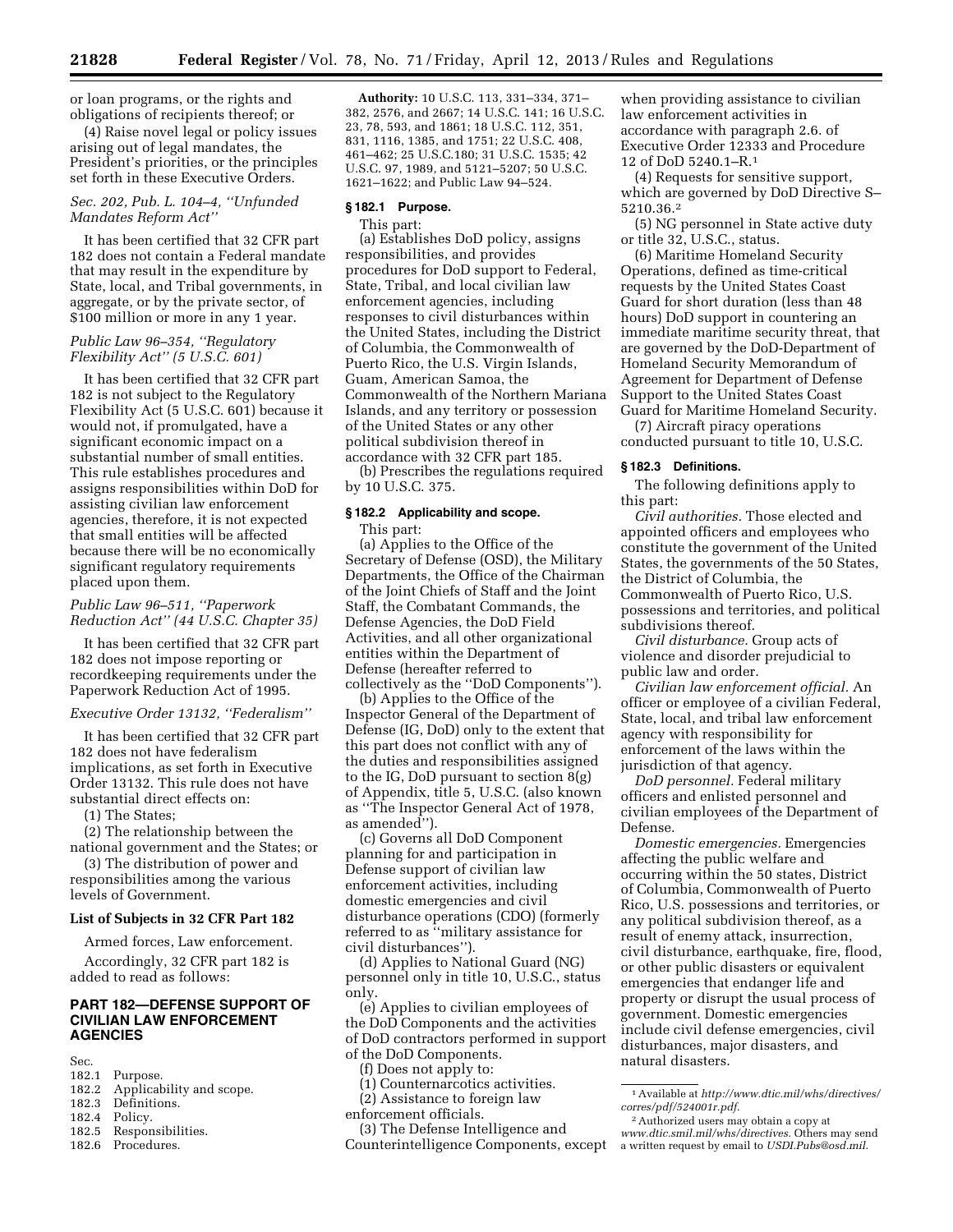*Emergency authority.* A Federal military commander's authority, in extraordinary emergency circumstances where prior authorization by the President is impossible and duly constituted local authorities are unable to control the situation, to engage temporarily in activities that are necessary to quell large-scale, unexpected civil disturbances because:

(1) Such activities are necessary to prevent significant loss of life or wanton destruction of property and are necessary to restore governmental function and public order; or

(2) Duly constituted Federal, State, or local authorities are unable or decline to provide adequate protection for Federal property or Federal governmental functions.

*Explosives or munitions emergency.* A situation involving the suspected or detected presence of unexploded ordnance (UXO), damaged or deteriorated explosives or munitions, an improvised explosive device (IED), other potentially explosive material or device, or other potentially harmful military chemical munitions or device, that creates an actual or potential imminent threat to human health, including safety, or the environment, including property, as determined by an explosives or munitions emergency response specialist. Such situations may require immediate and expeditious action by an explosives or munitions emergency response specialist to control, mitigate, or eliminate the threat.

*Law enforcement agency.* Any of a number of agencies (outside the Department of Defense) chartered and empowered to enforce U.S. laws in the following jurisdictions: the United States, a State (or political subdivision) of the United States, a territory (or political subdivision) of the United States, a federally recognized Native American tribe or Alaskan Native Village, or within the borders of a host nation.

### **§ 182.4 Policy.**

It is DoD policy that:

(a) The Department of Defense shall be prepared to support civilian law enforcement agencies consistent with the needs of military preparedness of the United States, while recognizing and conforming to the legal limitations on direct DoD involvement in civilian law enforcement activities.

(b) Support of civilian law enforcement agencies by DoD personnel shall be provided in accordance with 18 U.S.C. 112, 351, 831, 1116, 1751, and 1385 (also known and hereinafter referred to as ''The Posse Comitatus Act, as amended''); 10 U.S.C. chapter 18; 2

U.S.C. 1970 (for support to the U.S. Capitol Police); and other Federal laws, including those protecting the civil rights and civil liberties of individuals, as applicable.

(c) The restrictions in  $\S 182.6(a)(1)(iii)$ shall apply to all actions of DoD personnel worldwide.

(d) Exceptions, based on compelling and extraordinary circumstances, may be granted to the restrictions in § 182.6(a)(1)(iii) for assistance to be provided outside the United States; only the Secretary of Defense or Deputy Secretary of Defense may grant such exceptions.

(e) Requests for law enforcement support shall be evaluated using the criteria in 32 CFR part 185.

#### **§ 182.5 Responsibilities.**

(a) The Under Secretary of Defense for Policy (USD(P)) shall establish DoD policy governing defense support of civilian law enforcement agencies and facilitate the coordination of that policy with Federal departments and agencies; State, local, and tribal agencies; and the DoD Components, as appropriate.

(b) The Assistant Secretary of Defense for Homeland Defense and Americas' Security Affairs (ASD(HD&ASA)), under the authority, direction, and control of the USD(P) and in accordance with DoD Directive 5111.13,<sup>3</sup> "Assistant Secretary of Defense for Homeland Defense and Americas' Security Affairs (ASD(HD&ASA)),'' shall develop, coordinate, recommend, and supervise the implementation of policy for defense support of civilian law enforcement agencies and defense support of civil authorities (DSCA), including law enforcement support activities. In executing this responsibility for DoD law enforcement support activities, the ASD(HD&ASA) shall:

(1) Develop procedures and issue appropriate direction as necessary for defense support of civilian law enforcement agencies in coordination with the General Counsel of the Department of Defense, and in consultation with the Attorney General of the United States (Attorney General), as appropriate, and in accordance with responsibilities assigned in 32 CFR part 185 and DoD Directive 5111.13. This includes tasking the DoD Components to plan for and to commit DoD resources in response to requests from civil authorities for CDO (such a commitment of DoD resources for CDO must be authorized by the President of the

United States and directed by the Secretary of Defense).

(2) Serve as the principal point of contact between the Department of Defense and the Department of Justice for planning and executing CDO.

(3) Coordinate with civilian law enforcement agencies on policies to further DoD cooperation with civilian law enforcement agencies.

(4) Provide guidance for the use of Reserve Component personnel in support of civilian law enforcement agencies, in coordination with the Secretaries of the Military Departments and the Assistant Secretary of Defense for Reserve Affairs (ASD(RA)), and with the Chief, National Guard Bureau (NGB), as appropriate. This will include guidance for use by approving authorities in evaluating the effect on military preparedness of requests for civilian law enforcement assistance that may involve use of the Reserve Components.

(5) Assist in the development of policy regulating plans, procedures, and requirements of the DoD Components with authority over defense resources that may be employed to provide law enforcement support.

(6) Inform the ASD(RA) of all requests for assistance by civilian law enforcement agencies that may be met using Reserve Component personnel and resources.

(i) Inform the Chief, NGB, of all requests for assistance by civilian law enforcement agencies that may be met using NG personnel.

(ii) Coordinate with the ASD(RA) and others as appropriate regarding duty status policies (e.g., performance of duty pursuant to 10 U.S.C. 331–334 and 371– 382).

(7) Coordinate with the Chairman of the Joint Chiefs of Staff (CJCS) in advance of the commitment of any Federal military forces.

(8) Coordinate with the Under Secretary of Defense (Comptroller)/Chief Financial Officer, Department of Defense, when providing assistance to civilian law enforcement agencies to ensure an appropriate funding approach in accordance with § 182.6(g).

(9) In coordination with the Under Secretary of Defense for Intelligence (USD(I)), the CJCS, the Commanders of the Combatant Commands with DSCA responsibilities, and the Secretaries of the Military Departments, establish protocols and guidance for ensuring that the needs of civilian law enforcement officials for information are taken into account in the planning and execution of military training and operations.

(10) Ensure, in coordination with the Assistant Secretary of Defense for

<sup>3</sup>Available at *[http://www.dtic.mil/whs/directives/](http://www.dtic.mil/whs/directives/corres/pdf/511113p.pdf)  [corres/pdf/511113p.pdf](http://www.dtic.mil/whs/directives/corres/pdf/511113p.pdf).*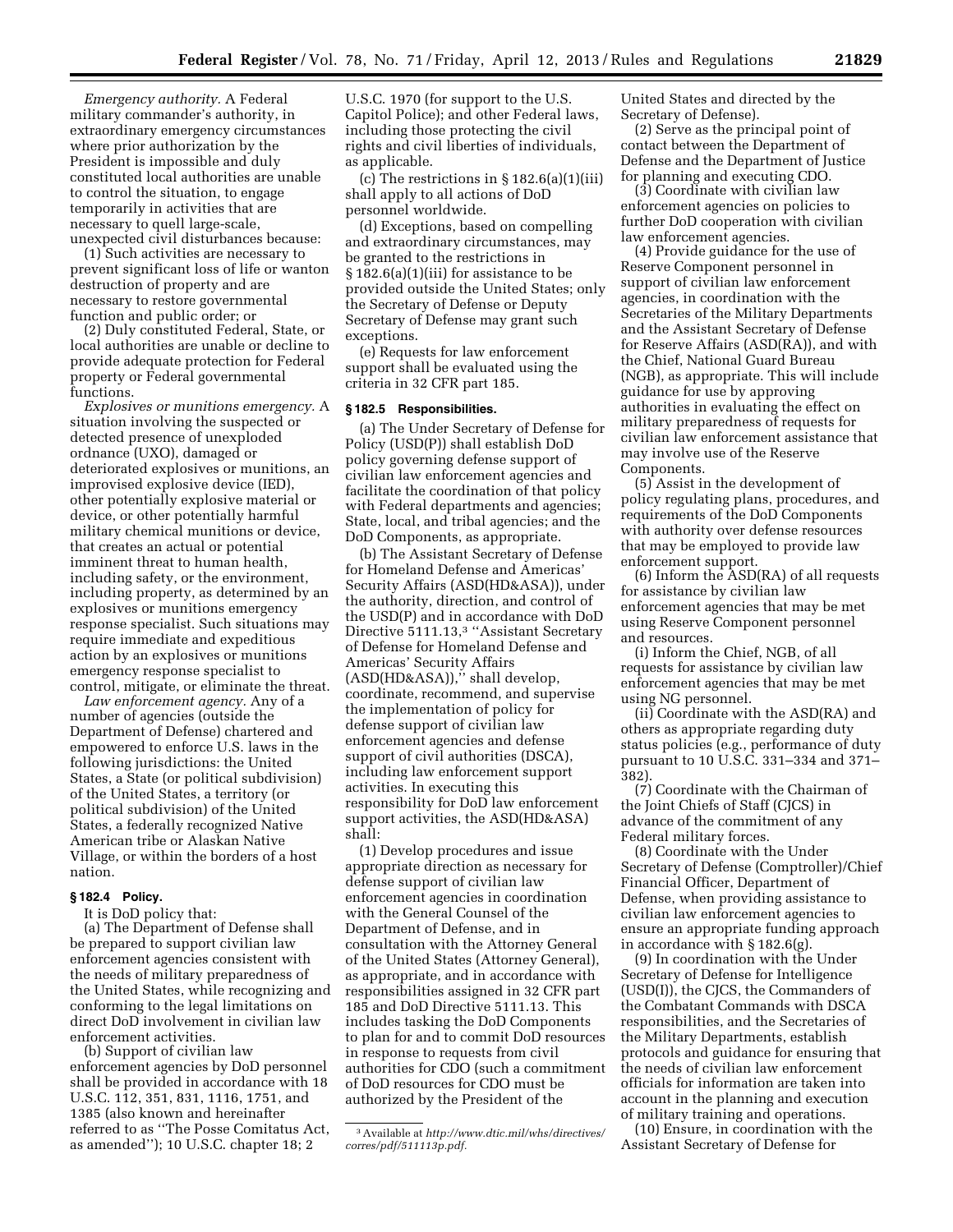Special Operations and Low-Intensity Conflict (ASD(SO/LIC)), the proper use of electronic counter-measures (ECM) by or in support of DoD explosive ordnance disposal (EOD) personnel when supporting civil authorities is addressed in interagency agreements and contingency plans.

(c) The USD(I) shall:

(1) Establish DoD processes and procedures to provide support to civilian law enforcement officials with Defense Intelligence Component resources in accordance with appropriate statutory authorities and DoD and Intelligence Community policy.

(2) Facilitate consultation on DoD policy regarding intelligence support of law enforcement officials, with appropriate Federal departments and agencies; State, local, and tribal agencies; and the DoD Components.

(d) The IG, DoD, shall issue guidance on cooperation with civilian law enforcement officials with respect to audits and investigations conducted, supervised, monitored, or initiated pursuant to DoD Directive 5106.01,4 ''Inspector General of the Department of Defense (IG DoD).''

(e) The Under Secretary of Defense for Personnel and Readiness (USD(P&R)) shall monitor and oversee the development of integrated training capabilities related to defense support to civilian law enforcement officials and the integration of these training capabilities into exercises and training to build, sustain, and assess readiness in accordance with DoD Directive 1322.18,5 ''Military Training.''

(f) The ASD(RA), under the authority, direction, and control of the USD(P&R), shall assist the ASD(HD&ASA) in the development of guidance for use by approving authorities in evaluating the effect on military preparedness of requests for civilian law enforcement assistance that may involve use of the Reserve Components.

(g) The Heads of the DoD Components shall:

(1) Strictly comply with and disseminate throughout their Components the guidance issued by the ASD(HD&ASA) pursuant to paragraph (b) of this section.

(2) Identify appropriate resources for civilian law enforcement support that are consistent with law and DoD policy to carry out the intent of this part.

(3) Review training and operational programs to determine how and where

assistance can best be provided to civilian law enforcement officials, consistent with the responsibilities established in this section. This review should include recommendations regarding activities for which reimbursement could be waived in accordance with  $\S 182.6(g)(2)$ .

(4) Issue implementing guidance, in coordination with the ASD(HD&ASA), incorporating the procedures in this part, including:

(i) Procedures for prompt transfer of relevant information to law enforcement agencies.

(ii) Procedures for establishing local contact points in subordinate commands for purposes of coordination with Federal, State, tribal, and local civilian law enforcement officials.

(iii) Guidelines for evaluating requests for assistance in terms of effect on military readiness of the United States.

(5) Inform the CJCS of all requests requiring approval of the ASD(HD&ASA) or the Secretary of Defense, in accordance with this part.

(h) The Secretaries of the Military Departments, in addition to the responsibilities in paragraph (g) of this section, shall:

(1) Provide resources to the DoDComponents, consistent with DoD policies, goals, and objectives, to carry out the purpose of this part.

(2) Coordinate with the Commanders of the Combatant Commands with DSCA responsibilities to ensure that the needs of civilian law enforcement officials for information are taken into account in the planning and execution of military training and operations.

(i) The CJCS, in addition to the responsibilities in paragraph (g) of this section, shall:

(1) Assist the ASD(HD&ASA) in developing recommendations for responding to requests for CDO and developing interagency policies on CDO.

(2) Develop processes to evaluate the effect of requests for civilian law enforcement assistance on military preparedness of the United States.

(3) Advise the Secretary of Defense, ASD(HD&ASA), or Heads of the DoDComponents, upon request, on the effect on military preparedness of the United States of any request for defense assistance with respect to CDO.

(j) The Commanders of the Combatant Commands with DSCA responsibilities, through the CJCS, shall, in addition to the responsibilities in paragraph (g) of this section:

(1) Provide support of civilian law enforcement authorities as directed by the Secretary of Defense.

(2) Implement the provisions of this part in appropriate training and exercises.

(3) When designated as a supported commander, coordinate with supporting DoDComponents all reimbursement for assistance provided under the provisions of this part.

(4) When designated as a supported commander, coordinate with the CJCS, the ASD(HD&ASA), and the ASD(SO/ LIC) (for the employment of special operations forces) for all military preparations and operations, including the employment of Federal military forces as requested by the Attorney General and approved by the Secretary of Defense, as a result of any domestic emergency, including a terrorist incident, civil disturbance, or a natural disaster. Commanders shall observe all such law enforcement policies as the Attorney General may determine appropriate.

(5) For a terrorist incident having the potential for a request for military assistance by mutual agreement of DoD and the Federal Bureau of Investigation (FBI), designated Combatant Commanders may dispatch observers to the incident site to evaluate the situation. Any dispatch of DoD counterterrorism forces must be specifically authorized by the Secretary of Defense through the CJCS.

(6) Coordinate with the Secretaries of the Military Departments to ensure that the needs of civilian law enforcement officials for information are taken into account in the planning and execution of military training and operations.

(k) The Commanders of U.S. Northern Command (USNORTHCOM), U.S. Pacific Command (USPACOM), and U.S. Special Operations Command (USSOCOM), through the CJCS and in addition to the responsibilities in paragraphs (g) and (j) of this section, shall:

(1) Serve as the DoD planning agents for support of civilian law enforcement activities, including CDO, following the guidance of the ASD(HD&ASA) and in coordination with the CJCS.

(2) Lead planning activities for support of civilian law enforcement activities, including CDO, of the DoDComponents in accordance with § 182.6(b)(3). Serve as the DoD financial managers for their respective CDO operations in accordance with § 182.6(g)(2).

(l) The Chief, NGB, shall:

(1) Implement the procedures in this part.

(2) Assist the ASD(HD&ASA) in accordance with DoD Directive

<sup>4</sup>Available at *[http://www.dtic.mil/whs/directives/](http://www.dtic.mil/whs/directives/corres/pdf/510601p.pdf)  [corres/pdf/510601p.pdf.](http://www.dtic.mil/whs/directives/corres/pdf/510601p.pdf)* 

<sup>5</sup>Available at *[http://www.dtic.mil/whs/directives/](http://www.dtic.mil/whs/directives/corres/pdf/132218p.pdf)  [corres/pdf/132218p.pdf.](http://www.dtic.mil/whs/directives/corres/pdf/132218p.pdf)*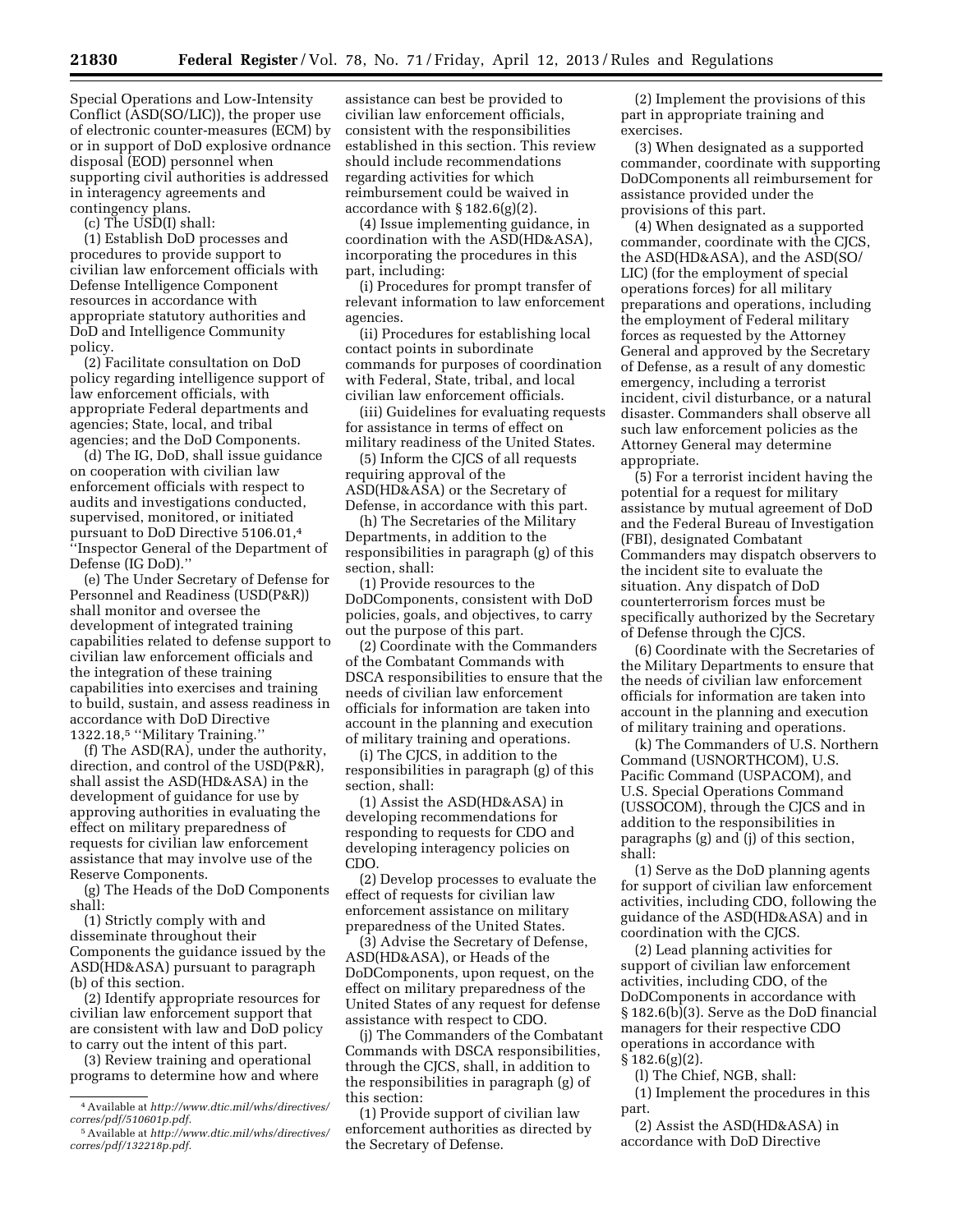5105.77,6 ''National Guard Bureau (NGB),'' in developing policy guidance regarding the use of NG personnel for DoD support of civilian law enforcement agencies.

(3) Assist the ASD(HD&ASA) in the development of policy guidance for use by approving authorities in evaluating the effect on military preparedness if NG personnel are used to fulfill requests for civilian law enforcement assistance.

(4) Serve as an advisor to the Commanders of the Combatant Commands on NG matters pertaining to Combatant Command responsibilities under this part, and support planning and coordination for such activities as requested by the CJCS or the Commanders of other Combatant Commands.

(5) On all matters pertaining to the NG, serve as the channel of communications between: the Secretary of Defense, the CJCS, and the DoD Components (other than the Department of the Army and the Department of the Air Force); and the States. The Chief, NGB, shall keep the Secretaries of the Army and the Air Force informed of all communications unless otherwise directed by the Secretary of Defense.

(6) Coordinate the sharing of State contingency plans for the use of nonfederalized NG forces in CDO roles between the responsible State Adjutants General and the responsible Combatant Commander.

#### **§ 182.6 Procedures.**

(a) *Participation of DoD Personnel in Civilian Law Enforcement Activities—*  (1) *Guiding Statutory Requirements and Supporting Policies*—(i) *Statutory Restrictions.* (A) The primary restriction on DoD participation in civilian law enforcement activities is the Posse Comitatus Act. It provides that whoever willfully uses any part of the Army or the Air Force as a posse comitatus or otherwise to execute U.S. laws, except in cases and under circumstances expressly authorized by the Constitution or Act of Congress, shall be fined under title 18, U.S.C., or imprisoned not more than 2 years, or both.

(B) 10 U.S.C. 375 provides that the Secretary of Defense shall prescribe such regulations as may be necessary to ensure that any activity (including the provision of any equipment or facility or the assignment or detail of any personnel) under 10 U.S.C. chapter 18 does not include or permit direct participation by a member of the Army, Navy, Air Force, or Marine Corps in a search, seizure, arrest, or other similar

6Available at *[http://www.dtic.mil/whs/directives/](http://www.dtic.mil/whs/directives/corres/pdf/510577p.pdf)  [corres/pdf/510577p.pdf.](http://www.dtic.mil/whs/directives/corres/pdf/510577p.pdf)* 

activity unless participation in such activity by such member is otherwise authorized by law.

(ii) *Permissible Direct Assistance.*  Categories of active participation in direct law-enforcement-type activities (e.g., search, seizure, and arrest) that are not restricted by law or DoD policy are: (A) Actions taken for the primary purpose of furthering a DoD or foreign affairs function of the United States, regardless of incidental benefits to civilian authorities. This does not include actions taken for the primary purpose of aiding civilian law enforcement officials or otherwise serving as a subterfuge to avoid the restrictions of the Posse Comitatus Act. Actions under this provision may include (depending on the nature of the DoD interest and the authority governing the specific action in question):

(*1*) Investigations and other actions related to enforcement of the Uniform Code of Military Justice (10 U.S.C. chapter 47).

(*2*) Investigations and other actions that are likely to result in administrative proceedings by the Department of Defense, regardless of whether there is a related civil or criminal proceeding. (See DoD Instruction 5525.07 7 and the Memorandum of Agreement Between the Attorney General and the Secretary of Defense with respect to matters in which the Department of Defense and the Department of Justice both have an interest.)

(*3*) Investigations and other actions related to a commander's inherent authority to maintain law and order on a DoD installation or facility.

(*4*) Protection of classified defense information or equipment or controlled unclassified information (e.g., trade secrets and other proprietary information), the unauthorized disclosure of which is prohibited by law.

(*5*) Protection of DoD personnel, equipment, and official guests.

(*6*) Such other actions that are undertaken primarily for a military or foreign affairs purpose.

(B) Audits and investigations conducted by, under the direction of, or at the request of the IG, DoD, pursuant to the Inspector General Act of 1978, as amended.

(C) When permitted under emergency authority in accordance with 32 CFR part 185, Federal military commanders have the authority, in extraordinary emergency circumstances where prior authorization by the President is

impossible and duly constituted local authorities are unable to control the situation, to engage temporarily in activities that are necessary to quell large-scale, unexpected civil disturbances because:

(*1*) Such activities are necessary to prevent significant loss of life or wanton destruction of property and are necessary to restore governmental function and public order; or

(*2*) When duly constituted Federal, State, or local authorities are unable or decline to provide adequate protection for Federal property or Federal governmental functions. Federal action, including the use of Federal military forces, is authorized when necessary to protect Federal property or functions.

(D) DoD actions taken pursuant to 10 U.S.C. 331–334, relating to the use of Federal military forces in specified circumstances with respect to insurrection, domestic violence, or conspiracy that hinders the execution of State or Federal law.

(E) Actions taken under express statutory authority to assist officials in executing the laws, subject to applicable limitations. The laws that permit direct DoD participation in civilian law enforcement include:

(*1*) Protection of national parks and certain other Federal lands consistent with 16 U.S.C. 23, 78, and 593.

(*2*) Enforcement of the Fishery Conservation and Management Act of 1976, as amended, pursuant to 16 U.S.C. 1861(a).

(*3*) Assistance in the case of crimes against foreign officials, official guests of the United States, and other internationally protected persons pursuant to 18 U.S.C. 112 and 1116.

(*4*) Assistance in the case of crimes against Members of Congress, Membersof-Congress-elect, Justices of the Supreme Court and nominees, and certain senior Executive Branch officials and nominees in accordance with 18 U.S.C. 351.

(*5*) Assistance in the case of crimes involving nuclear materials in accordance with 18 U.S.C. 831.

(*6*) Protection of the President, Vice President, and other designated dignitaries in accordance with 18 U.S.C. 1751 and Public Law 94–524.

(*7*) Actions taken in support of the neutrality laws in accordance with 22 U.S.C. 408 and 461–462.

(*8*) Removal of persons unlawfully present on Indian lands in accordance with 25 U.S.C. 180.

(*9*) Execution of quarantine and certain health laws in accordance with 42 U.S.C. 97 and DoD Instruction

<sup>7</sup>Available at *[http://www.dtic.mil/whs/directives/](http://www.dtic.mil/whs/directives/corres/pdf/552507p.pdf)  [corres/pdf/552507p.pdf.](http://www.dtic.mil/whs/directives/corres/pdf/552507p.pdf)*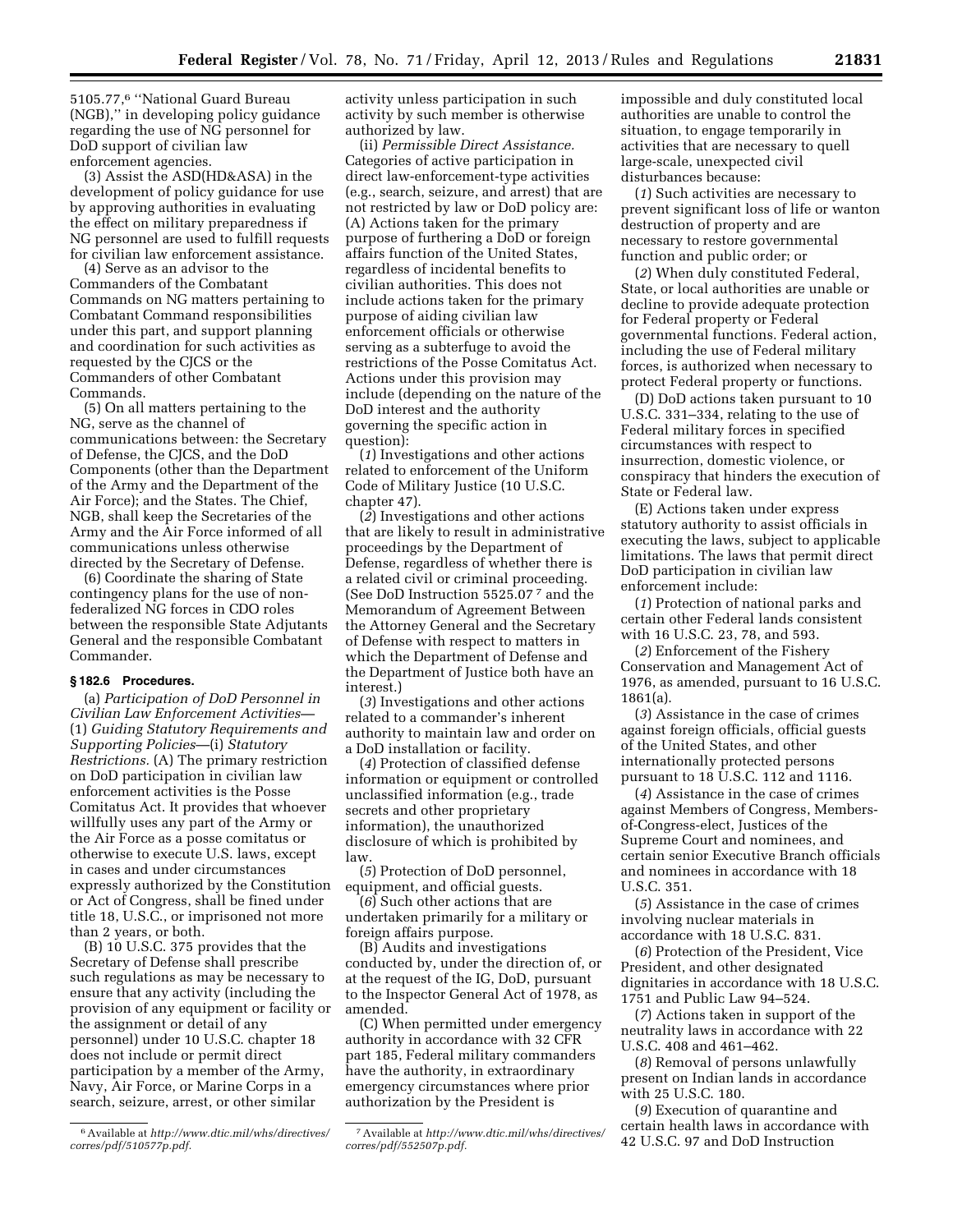6200.03,8 ''Public Health Emergency Management Within the Department of Defense.''

(*10*) Removal of unlawful enclosures from public lands in accordance with 43 U.S.C. 1065.

(*11*) Protection of the rights of a discoverer of an island covered by 48 U.S.C. 1418.

(*12*) Support of territorial governors if a civil disorder occurs, in accordance with 48 U.S.C. 1422 and 1591.

(*13*) Actions in support of certain customs laws in accordance with 50 U.S.C. 220.

(F) Actions taken to provide search and rescue support domestically under the authorities provided in the National Search and Rescue Plan and DoD Instruction 3003.01.9

(iii) *Restrictions on Direct Assistance.*  (A) Except as authorized in this part (e.g., in paragraphs (a) and (b) of this section), DoD personnel are prohibited from providing the following forms of direct civilian law enforcement assistance:

(*1*) Interdiction of a vehicle, vessel, aircraft, or other similar activity.

(*2*) A search or seizure.

(*3*) An arrest; apprehension; stop and frisk; engaging in interviews, interrogations, canvassing, or questioning of potential witnesses or suspects; or similar activity.

(*4*) Using force or physical violence, brandishing a weapon, discharging or using a weapon, or threatening to discharge or use a weapon except in self-defense, in defense of other DoD persons in the vicinity, or in defense of non-DoD persons, including civilian law enforcement personnel, in the vicinity when directly related to an assigned activity or mission.

(*5*) Evidence collection; security functions; crowd and traffic control; and operating, manning, or staffing checkpoints.

(*6*) Surveillance or pursuit of individuals, vehicles, items, transactions, or physical locations, or acting as undercover agents, informants, investigators, or interrogators.

(*7*) Forensic investigations or other testing of evidence obtained from a suspect for use in a civilian law enforcement investigation in the United States unless there is a DoD nexus (e.g., the victim is a member of the Military Services or the crime occurred on an installation under exclusive DoD jurisdiction) or the responsible civilian law enforcement official requesting such

testing declares in writing that the evidence to be examined was obtained by consent. Requests for exceptions to this restriction must be made through channels to the ASD(HD&ASA), who will evaluate, in coordination with the General Counsel of the Department of Defense, whether to seek Secretary of Defense authorization for an exception to policy.

(B) The use of deputized State or local law enforcement powers by DoD uniformed law enforcement personnel shall be in accordance with DoD Instruction 5525.13,10 ''Limitation of Authority to Deputize DoD Uniformed Law Enforcement Personnel by State and Local Governments.''

(C) Except as otherwise directed by the Secretary of Defense, the rules for the use of force and authority for the carrying of firearms by DoD personnel providing authorized support under this part shall be in accordance with DoD Directive 5210.56,<sup>11</sup> "Carrying of Firearms and the Use of Force by DoD Personnel Engaged in Security, Law and Order, or Counterintelligence Activities,'' and any additional Secretary of Defense-approved rules for the use of force contained in CJCS Instruction 3121.01B, ''Standing Rules of Engagement Standing Rules for the Use of Force for U.S. Forces.''

(D) Exceptions to these restrictions for assistance may be granted when the assistance is to be provided outside the United States. Only the Secretary of Defense or the Deputy Secretary of Defense may grant such exceptions, based on compelling and extraordinary circumstances.

(iv) *Use of DoD Personnel to Operate or Maintain Equipment.* The use of DoD personnel to operate or maintain, or to assist in operating or maintaining, equipment shall be limited to situations when the use of non-DoD personnel for operation or maintenance of such equipment would be unfeasible or impractical from a cost or time perspective and would not otherwise compromise military preparedness of the United States. In general, the head of the civilian law enforcement agency may request a DoD Component to provide personnel to operate or maintain, or to assist in operating or maintaining, equipment for the civilian agency. This assistance shall be subject to this guidance:

(A) Such assistance may not involve DoD personnel directly participating in a law enforcement operation (as

described in paragraph (a)(1)(iii) of this section).

(B) The performance of such assistance by DoD personnel shall be at a location where there is not a reasonable likelihood of a confrontation between law enforcement personnel and civilians.

(C) The use of DoD aircraft to provide transportation for civilian law enforcement agencies may be provided only in accordance with DoD 4515.13– R.12

(D) A request for DoD personnel to operate or maintain, or to assist in operating or maintaining, equipment must be made pursuant to 10 U.S.C. 374 or other applicable law that permits DoD personnel to provide such assistance to civilian law enforcement officials. A request that is made pursuant to 10 U.S.C. 374 must be made by the head of a civilian agency empowered to enforce any of these laws:

(*1*) 21 U.S.C. 801–904 and 951–971.

(*2*) 8 U.S.C. 1324–1328.

(*3*) A law relating to the arrival or departure of merchandise, as defined in 19 U.S.C. 1401, into or out of the customs territory of the United States, as defined in 19 U.S.C. 1401, or any other territory or possession of the United States.

(*4*) 46 U.S.C. chapter 705.

(*5*) Any law, foreign or domestic, prohibiting terrorist activities.

(E) In addition to the assistance authorized under paragraph (a)(1)(ii)(A) of this section:

(*1*) DoD personnel may be made available to a Federal law enforcement agency to operate or assist in operating equipment, to the extent the equipment is used in a supporting role, with respect to:

(*i*) A criminal violation of the laws specified in paragraph  $(a)(1)(iv)(D)$  of this section.

(*ii*) Assistance that the Federal law enforcement agency is authorized to furnish to a State, local, or foreign government that is involved in the enforcement of laws similar to those in paragraph (a)(1)(iv)(D) of this section.

(*iii*) A foreign or domestic counterterrorism operation, including support of FBI Joint Terrorism Task Forces.

(*iv*) Transportation of a suspected terrorist from a foreign country to the United States to stand trial.

(*2*) DoD personnel made available to a civilian law enforcement agency pursuant to 10 U.S.C. 374 may operate equipment for:

(*i*) Detection, monitoring, and communication of the movement of air and sea traffic.

<sup>8</sup>Available at *[http://www.dtic.mil/whs/directives/](http://www.dtic.mil/whs/directives/corres/pdf/620003p.pdf)  [corres/pdf/620003p.pdf.](http://www.dtic.mil/whs/directives/corres/pdf/620003p.pdf)* 

<sup>9</sup>Available at *[http://www.dtic.mil/whs/directives/](http://www.dtic.mil/whs/directives/corres/pdf/300301p.pdf)  [corres/pdf/300301p.pdf.](http://www.dtic.mil/whs/directives/corres/pdf/300301p.pdf)* 

<sup>10</sup>Available at *[http://www.dtic.mil/whs/](http://www.dtic.mil/whs/directives/corres/pdf/552513p.pdf) [directives/corres/pdf/552513p.pdf.](http://www.dtic.mil/whs/directives/corres/pdf/552513p.pdf)*  11Available at *[http://www.dtic.mil/whs/](http://www.dtic.mil/whs/directives/corres/pdf/521056p.pdf)* 

*[directives/corres/pdf/521056p.pdf.](http://www.dtic.mil/whs/directives/corres/pdf/521056p.pdf)* 

<sup>12</sup>Available at *[http://www.dtic.mil/whs/](http://www.dtic.mil/whs/directives/corres/pdf/451513r.pdf) [directives/corres/pdf/451513r.pdf.](http://www.dtic.mil/whs/directives/corres/pdf/451513r.pdf)*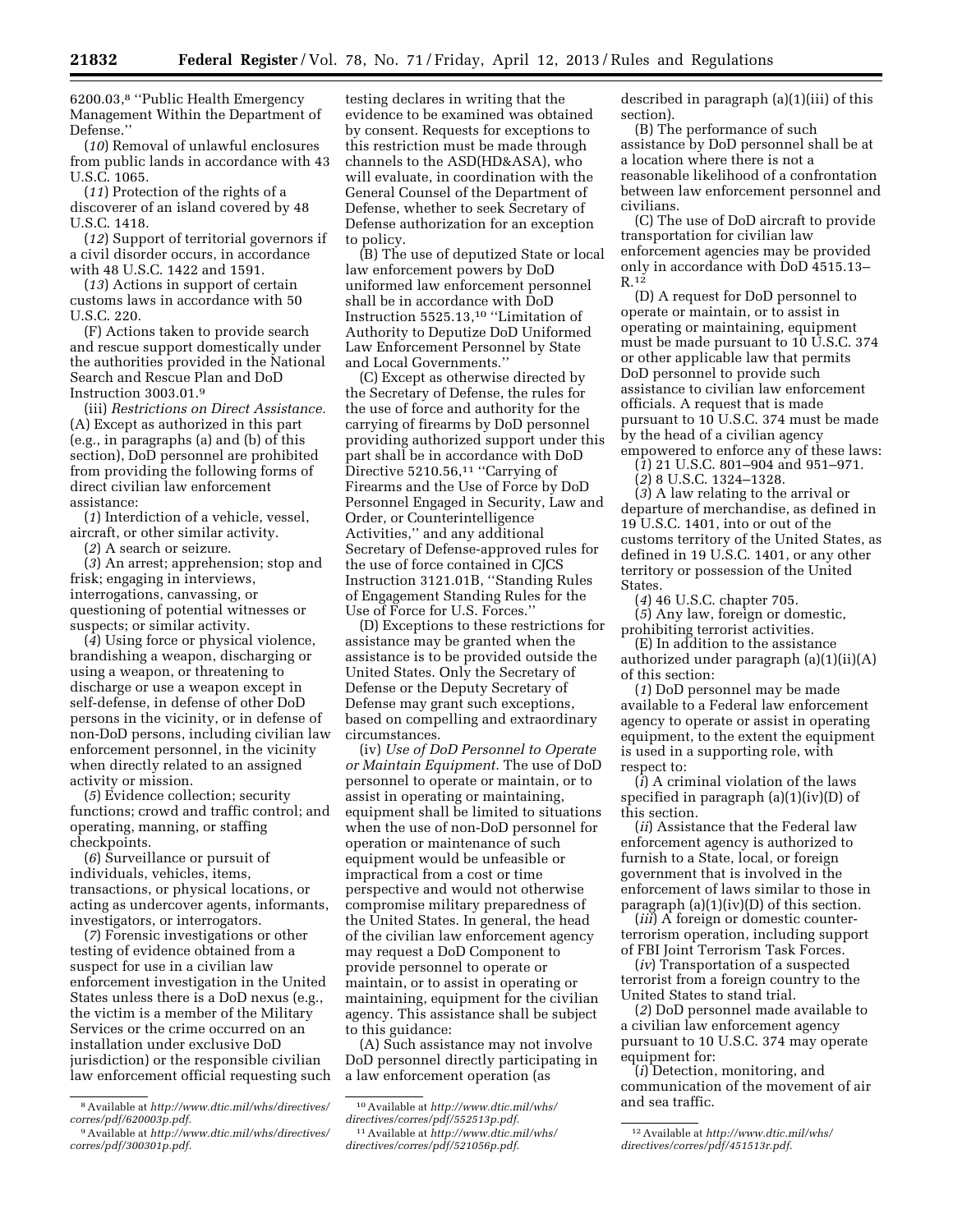(*ii*) Detection, monitoring, and communication of the movement of surface traffic outside of the geographic boundary of the United States and, if the initial detection occurred outside of the boundary, within the United States, not to exceed 25 miles of the boundary.

(*iii*) Aerial reconnaissance (does not include satellite reconnaissance).

(*iv*) Interception of vessels or aircraft detected outside the land area of the United States for the purposes of communicating with such vessels and aircraft to direct such vessels and aircraft to go to a location designated by appropriate civilian officials.

(*v*) Operation of equipment to facilitate communications in connection with the law enforcement programs specified in paragraph (a)(1)(iv)(D) of this section.

(*vi*) The following activities that are subject to joint approval by the Secretary of Defense and the Attorney General (and the Secretary of State in the case of a law enforcement operation outside of the land area of the United States): the transportation of civilian law enforcement personnel along with any other civilian or military personnel who are supporting, or conducting, a joint operation with civilian law enforcement personnel; the operation of a base of operations for civilian law enforcement and supporting personnel; and the transportation of suspected terrorists from foreign countries to the United States for trial (so long as the requesting Federal law enforcement agency provides all security for such transportation and maintains custody over the suspect through the duration of the transportation).

(*vii*) The detection, monitoring, and tracking of the movement of weapons of mass destruction under the circumstances described above when outside the United States.

(F) DoD personnel made available to operate equipment for the purposes in paragraphs (a)(1)(iv)(E)(*2*)(*i*) and  $(a)(1)(iv)(E)(2)(iv)$  of this section may continue to operate such equipment in cases involving the pursuit of vessels or aircraft into the land area of the United States where the detection began outside such land area.

(G) With the approval of the Secretary of Defense, DoD personnel may be made available to any Federal, State, or local civilian law enforcement agency to operate equipment for purposes other than described in paragraph (a)(2) of this section, only to the extent that such support does not involve direct assistance by such personnel in a civilian law enforcement operation unless such direct participation is

otherwise authorized by law and is authorized by the Secretary of Defense.

(H) Nothing in this part restricts the authority of Federal military commanders to take emergency action to prevent loss of life or wanton destruction of property as provided in paragraph  $(a)(1)(ii)(C)$  of this section.

(I) When DoD personnel are otherwise assigned to provide assistance with respect to the laws specified in paragraph (a)(1)(ii)(E) of this section, the participation of such personnel shall be consistent with the limitations in such laws, if any, and such restrictions as may be established by policy or the DoD Components concerned.

(v) *Expert Advice.* DoD Components may provide, subject to paragraph (a)(5) of this section, expert advice to Federal, State, or local law enforcement officials in accordance with 10 U.S.C. 373. This does not permit direct assistance by DoD personnel in activities that are fundamentally civilian law enforcement operations, except as otherwise authorized in this section.

(vi) *Training.* (A) The DoD Components may provide, subject to paragraph (a)(5) of this section, training to Federal, State, and local civilian law enforcement officials. This does not permit large-scale or elaborate DoD training, and does not permit regular or direct involvement of DoD personnel in activities that are fundamentally civilian law enforcement operations, except as otherwise authorized in this section.

(B) Training of Federal, State, and local civilian law enforcement officials shall be provided according to this guidance:

(*1*) Assistance shall be limited to situations when the use of non-DoD personnel would be unfeasible or impractical from a cost or time perspective and would not otherwise compromise military preparedness of the United States.

(*2*) Assistance may not involve DoD personnel participating in a law enforcement operation, except as otherwise authorized by law.

(*3*) Assistance of DoD personnel shall be provided at a location where there is not a reasonable likelihood of a confrontation between law enforcement personnel and civilians, except as otherwise authorized by this part.

(C) This paragraph does not apply to advanced military training, which is addressed in Deputy Secretary of Defense Memorandum, ''DoD Training Support to U.S. Civilian Law Enforcement Agencies,'' June 29, 1996,13 and Deputy Secretary of Defense Memorandum, ''Request for Exception to Policy,'' November 12, 1996.14 Additional exceptions to the policy in Deputy Secretary of Defense Memorandum, ''DoD Training Support to U.S. Civilian Law Enforcement Agencies,'' may be requested on a caseby-case basis. Requests for such exceptions shall be forwarded through the ASD(HD&ASA). Advanced military training:

(*1*) Includes advanced marksmanship training, including sniper training, military operations in urban terrain (MOUT), advanced MOUT, close quarters battle/close quarters combat, and similar training.

(*2*) Does not include basic military skills such as basic marksmanship, patrolling, mission planning, medical, and survival.

(vii) *Other Permissible Assistance.*  These forms of indirect assistance are not prohibited by law or DoD policy:

(A) Transfer to Federal, State, or local law enforcement officials of information acquired in the normal course of DoD operations that may be relevant to a violation of any Federal or State laws.

(B) Information obtained through procedures, means, or devices authorized by Federal law exclusively for use in gathering, obtaining, or acquiring national intelligence or military intelligence may be transferred unless specifically prohibited by law. Information shall not be transferred if it meets any of the following criteria:

(*1*) The acquisition of that information violates applicable law protecting the privacy or constitutional rights of any person, including rights protected by 5 U.S.C. 552a (also known as ''The Privacy Act of 1974, as amended'').

(*2*) It would have been illegal for those civilian law enforcement officials to have obtained the information or employ the procedures, means, or devices used by the DoD Component to obtain the information.

(C) Such other actions, approved in accordance with procedures established by the DoD Components concerned, that do not subject civilians to the use of DoD power that is regulatory, prescriptive, proscriptive, or compulsory.

(2) *Exceptions Based on Status.* The restrictions in paragraph (a) of this section do not apply to:

(i) A member of a Reserve Component when not on active duty, active duty for training, or inactive duty for training.

(ii) A member of the NG when not in Federal service.

(iii) A civilian employee. If the civilian employee is under the direct

<sup>13</sup>Available from OASD(HD&ASA)/Room 3D247, 2600 Defense Pentagon, Washington, DC 20301.

<sup>14</sup>Available from OASD(HD&ASA)/Room 3D247, 2600 Defense Pentagon, Washington, DC 20301.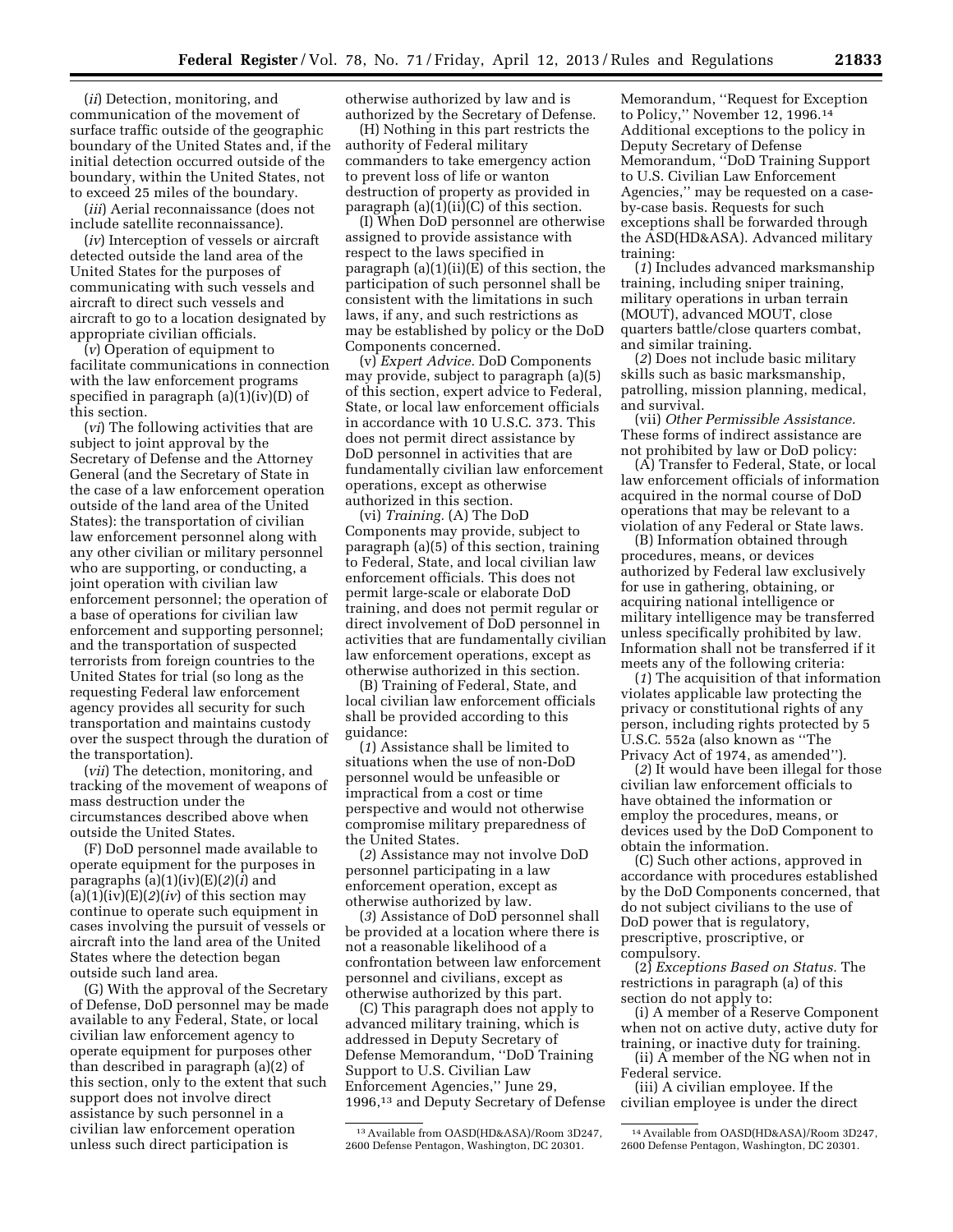control of a military officer, assistance will not be provided unless it is permitted by paragraph (a)(3) of this section.

(iv) A member of a Military Service when off duty and in a private capacity. A Service member is acting in a private capacity when he or she responds on his or her own volition to assist law enforcement officials instead of acting under the direction or control of DoD authorities.

(v) A member of the Civil Air Patrol, except when performing missions pursuant to 10 U.S.C. 9442(b).

(3) *Exceptions Based on Military Service.* By policy, Posse Comitatus Act restrictions (as well as other restrictions in this part) are applicable to the Department of the Navy (including the Marine Corps) with such exceptions as the Secretary of Defense may authorize in advance on a case-by-case basis.

(i) Such exceptions shall include requests from the Attorney General for assistance pursuant to 21 U.S.C. 873(b).

(ii) Requests for approval of other exceptions should be made by a senior official of the civilian law enforcement agency concerned, who verifies that:

(A) The size or scope of the suspected criminal activity poses a serious threat to the interests of the United States and enforcement of a law within the jurisdiction of the civilian agency would be seriously impaired if the assistance were not provided because civilian assets are not available to perform the mission; or

(B) Civilian law enforcement assets are not available to perform the mission, and temporary assistance is required on an emergency basis to prevent loss of life or wanton destruction of property.

(4) *Military Readiness.* Assistance may not be provided if such assistance could adversely affect military preparedness. Implementing documents issued by the Heads of the DoD Components shall ensure that approval for the disposition of equipment is vested in officials who can assess the effect of such disposition on military preparedness.

(5) *Approval Authority.* Requests by civilian law enforcement officials for use of DoD personnel to provide assistance to civilian law enforcement agencies shall be forwarded to the appropriate approval authority.

(i) The Secretary of Defense is the approval authority for requests for direct assistance in support of civilian law enforcement agencies, including those responding with assets with the potential for lethality, except for the use of emergency authority as provided in paragraph (a)(1)(ii)(C) of this section and in 32 CFR part 185, and except as otherwise provided below.

(ii) Requests that involve the Defense Intelligence and Counterintelligence entities are subject to approval by the Secretary of Defense and the guidance in DoD Directive 5240.01 15 and DoD 5240.1–R.

(iii) The Secretaries of the Military Departments and the Directors of the Defense Agencies may, in coordination with the ASD(HD&ASA), approve the use of DoD personnel:

(A) To provide training or expert advice in accordance with paragraphs  $(a)(1)(v)$  and  $(a)(1)(vi)$  of this section.

(B) For equipment maintenance in accordance with paragraph (a)(1)(iv) of this section.

(C) To monitor and communicate the movement of air and sea traffic in accordance with paragraphs (a)(1)(iv)(E)(2)(*i*) and (a)(1)(iv)(E)(2)(*iv*) of this section.

(iv) All other requests, including those in which subordinate authorities recommend disapproval, shall be submitted promptly to the ASD(HD&ASA) for consideration by the Secretary of Defense, as appropriate.

(v) The views of the CJCS of shall be obtained on all requests that are considered by the Secretary of Defense or the ASD(HD&ASA), that otherwise involve personnel assigned to a unified or specified command, or that may affect military preparedness.

(vi) All requests that are to be considered by the Secretary of Defense or the ASD(HD&ASA) that may involve the use of Reserve Component personnel or equipment shall be coordinated with the ASD(RA). All requests that are to be considered by the Secretary of Defense or the ASD(HD&ASA) that may involve the use of NG personnel also shall be coordinated with the Chief, NGB. All requests that are to be considered by the Secretary of Defense or the ASD(HD&ASA) that may involve the use of NG equipment also shall be coordinated with the Secretary of the Military Department concerned and the Chief, NGB.

(b) *DoD Support of CDO.* (1) *Guiding Statutory Requirements and Supporting Policies.* (i) The President is authorized by the Constitution and laws of the United States to employ the Armed Forces of the United States to suppress insurrections, rebellions, and domestic violence under various conditions and circumstances. Planning and preparedness by the Federal Government, including DoD, for civil

disturbances is important due to the potential severity of the consequences of such events for the Nation and the population.

(ii) The primary responsibility for protecting life and property and maintaining law and order in the civilian community is vested in State and local governments. Supplementary responsibility is vested by statute in specific agencies of the Federal Government other than DoD. The President has additional powers and responsibilities under the Constitution of the United States to ensure that law and order are maintained.

(iii) Any employment of Federal military forces in support of law enforcement operations shall maintain the primacy of civilian authority, and, unless otherwise directed by the President, responsibility for the management of the Federal response to civil disturbances rests with the Attorney General. The Attorney General is responsible for receiving State requests for Federal military assistance, coordinating such requests with the Secretary of Defense and other appropriate Federal officials, and presenting such requests to the President who will determine what Federal action will be taken.

(iv) The employment of Federal military forces to control civil disturbances shall only occur in a specified civil jurisdiction under specific circumstances as authorized by the President, normally through issuance of an Executive order or other Presidential directive authorizing and directing the Secretary of Defense to provide for the restoration of law and order in a specific State or locality in accordance with 10 U.S.C. 331–334.

(v) Planning by the DoD Components for CDO shall be compatible with contingency plans for national security emergencies, and with planning for DSCA pursuant to 32 CFR part 185. For example:

(A) Guidelines concerning the use of deputized State or local law enforcement powers by DoD uniformed law enforcement personnel are outlined in DoD Instruction 5525.13.

(B) Guidelines concerning the use of deadly force and/or the carrying of firearms by DoD personnel while engaged in duties related to security or law and order, criminal investigations, or counterintelligence investigations; protecting personnel; protecting vital Government assets; or guarding Government installations and sites, property, and persons (including prisoners) are outlined in DoD Directive 5210.56 and any additional Secretary of Defense-approved rules for the use of

<sup>15</sup>Available at *[http://www.dtic.mil/whs/](http://www.dtic.mil/whs/directives/corres/pdf/524001p.pdf) [directives/corres/pdf/524001p.pdf](http://www.dtic.mil/whs/directives/corres/pdf/524001p.pdf)*.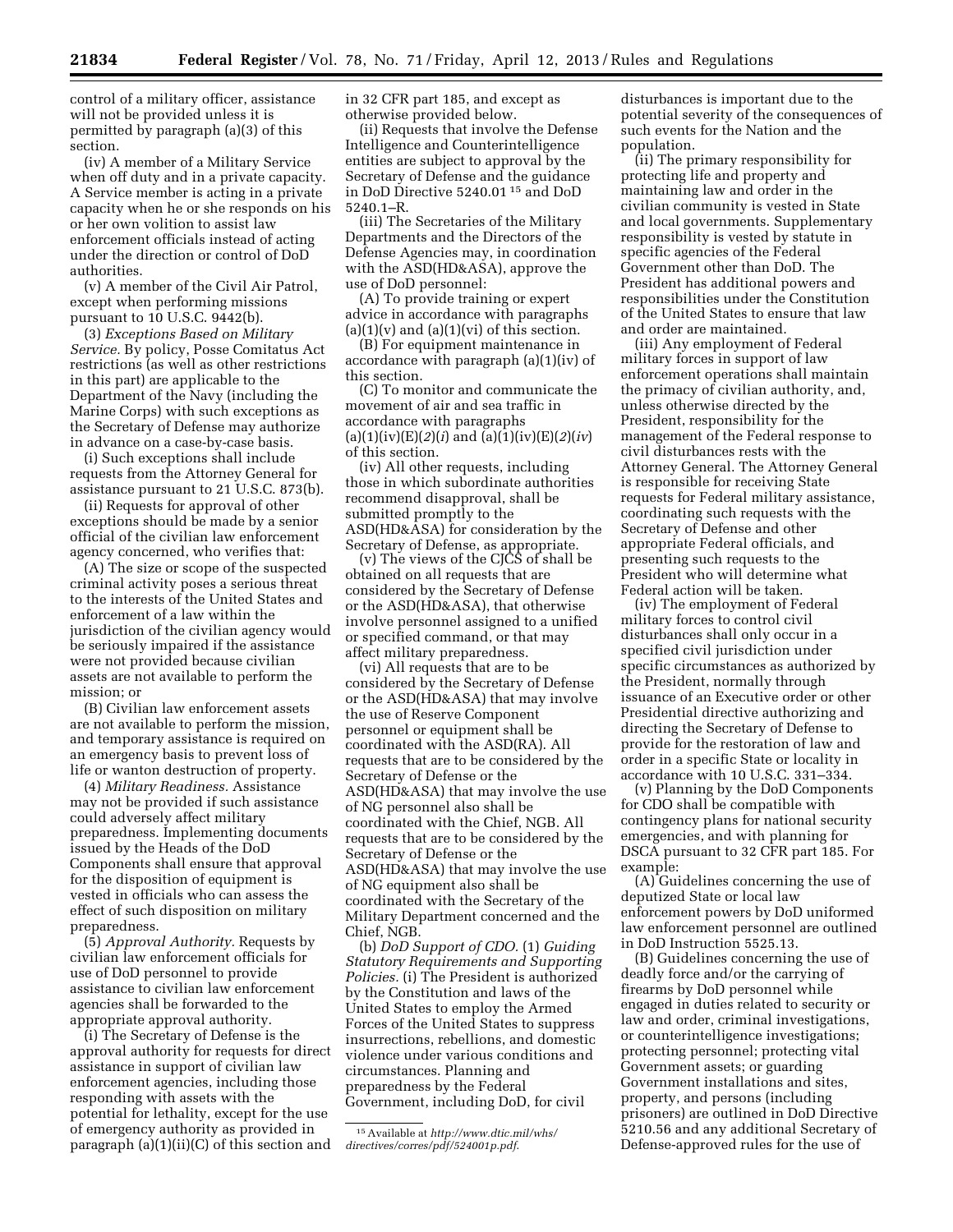force contained in CJCS Instruction 3121.01B, ''Standing Rules of Engagement/Standing Rules for the Use of Force for U.S. Forces,'' June 13, 2005.

(2) *DoD Requirements.* (i) Federal military forces shall not be used for CDO unless specifically authorized by the President, except under emergency authority as provided in 32 CFR part 185 and paragraph (a)(1)(ii)(C) of this section.

(ii) Federal military forces shall be made available for CDO as directed by the President. The Secretary of Defense or other authorized DoD official may, where authorized and consistent with the direction of the President, establish the source and composition of those forces to achieve appropriate balance with other national security or DoD priorities.

(iii) Federal military forces employed in CDO shall remain under Secretary of Defense command and control at all times.

(iv) The pre-positioning of Federal military forces for CDO shall not exceed a battalion-sized unit in a single location unless a larger force is authorized by the President.

(v) DoD Components shall not take charge of any function of civil government unless absolutely necessary under conditions of extreme emergency (e.g., when using emergency authority as described in 32 CFR part 185 and paragraph  $(a)(1)(ii)(C)$  of this section). Any commander who is directed, or undertakes, to control such functions shall strictly limit DoD actions to emergency needs and shall facilitate the reestablishment of civil responsibility at the earliest time possible.

(3) *CDO Planning.* (i) To ensure essential control and sound management of all Federal military forces employed in CDO, centralized direction from the Secretary of Defense, through the ASD(HD&ASA), shall guide planning by the DoD Components, whether alone or with civil authorities. Execution of CDO missions shall be decentralized through the Commanders of USNORTHCOM, USPACOM, or USSOCOM, or through joint task force commanders, and only when specifically directed by the Secretary of Defense or as described in paragraph  $(a)(1)(ii)(C)$  of this section.

(ii) The Commanders of USNORTHCOM, USPACOM, and USSOCOM, as the DoD planning agents for CDO in accordance with § 182.5(k) of this part, shall lead the CDO planning activities of the DoD Components in these areas:

(A) USNORTHCOM. The 48 contiguous States, Alaska, the District of Columbia, the Commonwealth of Puerto Rico, and the U.S. Virgin Islands.

(B) USPACOM. Hawaii and the U.S. possessions and territories in the Pacific area.

(C) USSOCOM. CDO activities involving special operations forces.

(iii) CDO plans and readiness measures shall foster efficient employment of Federal equipment controlled by NG forces, whether employed under State or Federal authority, as well as other resources of the DoD Components.

(4) *Role of the National Guard.* (i) NG forces in a State active duty status have primary responsibility to support State and local Government agencies for disaster responses and in domestic emergencies, including in response to civil disturbances; such activities would be directed by, and under the command and control of, the Governor, in accordance with State or territorial law and in accordance with Federal law.

(ii) NG forces may be ordered or called into Federal service to ensure unified command and control of all Federal military forces for CDO when the President determines that action to be necessary in extreme circumstances.

(iii) Federal military forces shall conduct CDO in support of the Attorney General or designee (unless otherwise directed by the President) to assist State law enforcement authorities. Federal military forces will always remain under the command and control of the President and Secretary of Defense. Federal military forces also could conduct CDO in concert with State NG forces under the command of a dualstatus commander, if determined to be appropriate by the Secretary of Defense and the Governor(s) concerned, or in close coordination with State NG forces using direct liaison.

(iv) Chief, NGB, will coordinate the sharing of State contingency plans for the use of non-federalized NG forces in CDO roles between the responsible State Adjutants General and the responsible Combatant Commander.

(5) *Cooperation with Civil Authorities.*  (i) The Attorney General shall receive and coordinate preliminary requests for CDO from civil authorities pursuant to 10 U.S.C. 331–334.

(A) Formal requests for CDO shall be addressed to the President.

(B) The Attorney General may assign a component law enforcement agency of the Department of Justice, such as the FBI or Bureau of Alcohol, Tobacco, Firearms, and Explosives, to lead the operational response to a civil disturbance incident.

(C) The President may provide, through the Attorney General or other Federal official, a personal representative to communicate the President's policy guidance to the military commander conducting CDO. That representative may augment, but shall not replace, the military chain of command. In addition, an individual may be designated by the Attorney General as the Senior Civilian Representative of the Attorney General.

(ii) The ASD(HD&ASA) shall represent DoD in coordinating CDO planning and execution with the Department of Justice, and other Federal and State law enforcement agencies, as appropriate.

(6) *Approval Authority.* (i) The President is the approval authority for requests for assistance for CDO, except for emergency authority as provided in paragraph (a)(1)(ii)(C) of this section and in 32 CFR part 185.

(ii) If the President directs the use of Federal military forces for CDO, the ASD(HD&ASA) and the CJCS shall provide advice to the Secretary of Defense regarding the employment of DoD personnel and resources to implement the direction of the President. Secretary of Defense approval of such employment shall be communicated to the Combatant Commanders through the CJCS.

(iii) The ASD(HD&ASA) shall provide any request, contingency plan, directive, or order affecting the employment of special operations forces to the ASD(SO/LIC), who supervises the activities of those forces on behalf of the Secretary of Defense in accordance with DoD Directive 5111.10,16 ''Assistant Secretary of Defense for Special Operations and Low-Intensity Conflict  $(ASD(SO/LIC)).$ 

(iv) Additionally, the ASD(HD&ASA), in coordination with the ASD(SO/LIC) for the employment of special operations forces, shall provide overall policy oversight of the employment of DoD personnel and resources for CDO responding to terrorist incidents and other similar events in coordination with the CJCS.

(c) *Domestic EOD Support of Civilian Law Enforcement Agencies.* 

(1) *Guiding Statutory Requirements and Supporting Policies.* DoD EOD personnel may provide immediate response for EOD support in support of civil authorities, when requested, in accordance with 32 CFR part 185 and may provide for disposition of military munitions in accordance with 40 CFR parts 260–270.

(2) *DoD Requirements.* (i) DoD personnel will not participate in search

<sup>16</sup>Available at *[http://www.dtic.mil/whs/](http://www.dtic.mil/whs/directives/corres/pdf/511110p.pdf) [directives/corres/pdf/511110p.pdf](http://www.dtic.mil/whs/directives/corres/pdf/511110p.pdf)*.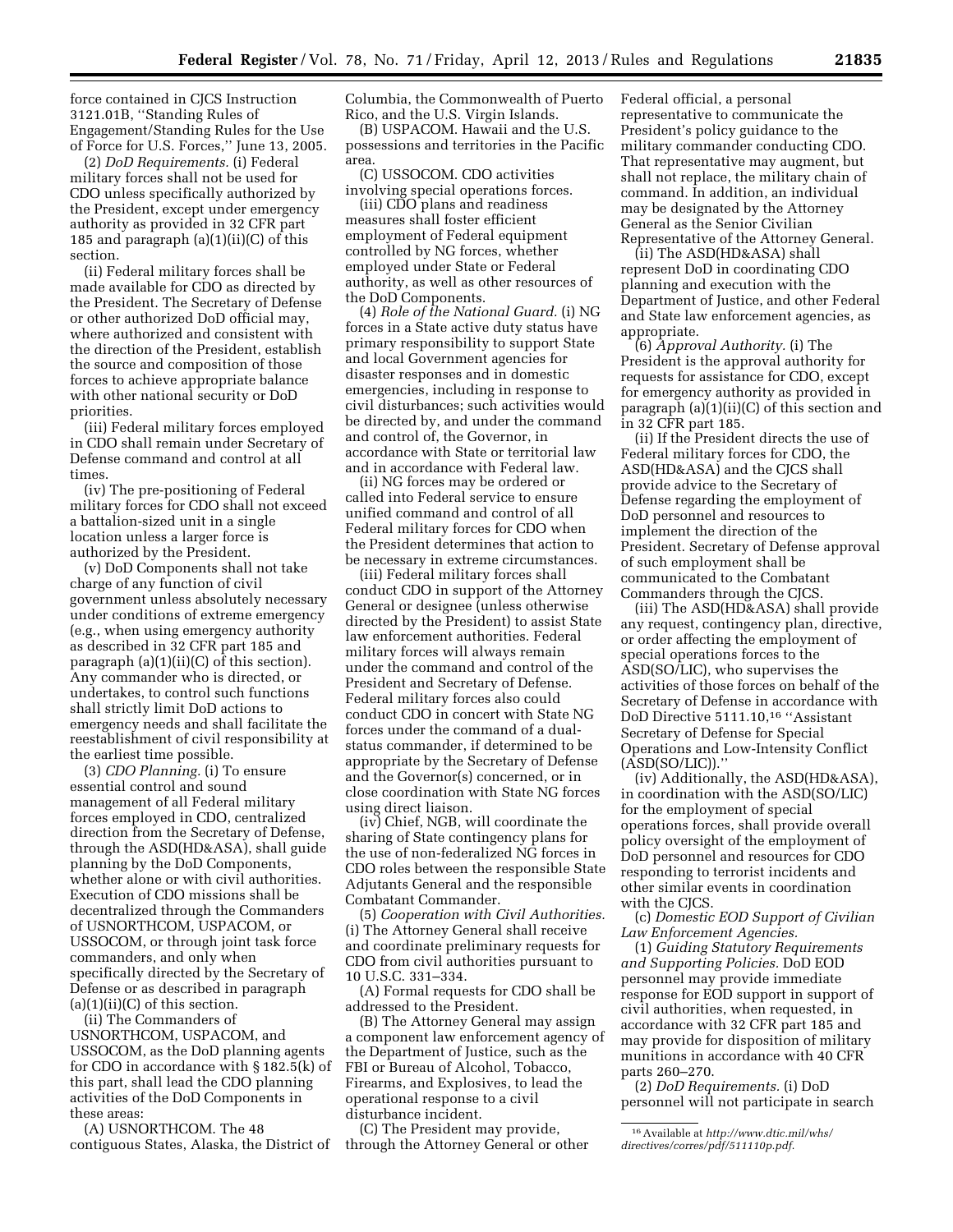or seizure of ordnance as part of a civilian law enforcement investigation. DoD personnel may, as described in paragraph (c) of this section, render safe military munitions and take possession of military munitions for appropriate disposition at the request of civilian law enforcement officials when such military munitions have already been discovered and seized by civilian law enforcement personnel.

(ii) DoD officials, including local military commanders, may provide EOD and explosive detection dog support to local civil authorities to save lives, prevent human suffering, and mitigate great property damage under imminently serious conditions in accordance with 32 CFR part 185. Guidance for planning and execution requirements for Combatant Commanders and the Military Departments in responding to DoD military munitions is found in DoD Manual 6055.09, Volume 7,17 ''DoD Ammunition And Explosives Safety Standards: Munitions, and Material Potentially Presenting an Explosive Hazard.''

(iii) Such an immediate response may include actions to provide advice and assistance to civil authorities, when requested, in the mitigation, rendering safe, and disposition of suspected or detected presence of unexploded ordnance (UXO), damaged or deteriorated explosives or munitions, an improvised explosive device (IED), other potentially explosive material or device, or other potentially harmful military chemical munitions or device, that creates an actual or potential imminent threat.

(iv) Military munitions, discarded military munitions, and UXO in an unauthorized location under the jurisdiction of public officials potentially present an imminent and substantial danger to public safety and health and to the environment, and may require an immediate EOD response.

(A) These conditions include:

(*1*) Items that were illegally removed from military installations.

(*2*) Military munitions that land off range.

(*3*) Munitions located on property formerly leased or owned by DoD (including manufacturing areas, pads, pits, basins, ponds, streams, burial sites, and other locations incident to such operations).

(*4*) Transportation accidents involving military munitions.

(*5*) Unauthorized public possession of military munitions.

(B) Military munitions found in the conditions in paragraph (c)(2)(iv) of this section should be considered extremely hazardous and should not be disturbed or moved until technically qualified EOD personnel assess and determine the hazard.

(C) DoD officials, including local military commanders:

(*1*) Will provide EOD support for military munitions, discarded military munitions, and UXO that have (or appear to have) DoD origins.

(*2*) May, in accordance with 32 CFR part 185, provide EOD support for military munitions or foreign ordnance that do not appear to have DoD origins found in the United States under the conditions in paragraph (c)(2)(iv) of this section.

(v) Rendering safe and disposing of improvised devices, non-military commercial explosives, or similar dangerous articles reported or discovered outside of DoD installations are primarily the responsibility of civil authorities. However, due to the potential lethality and danger to public safety, DoD EOD personnel may provide assistance upon request in accordance with 32 CFR part 185.

(vi) When responding to requests for assistance from civil authorities under immediate response authority pursuant to 32 CFR part 185, the closest capable EOD unit regardless of Military Service will provide support.

(vii) Requests from civil authorities for non-immediate DoD EOD support are subject to approval by the Secretary of Defense. Examples of non-immediate DoD EOD support include, but are not limited to, post-blast analysis, use of DoD material and equipment, and support of pre-planned events. Exceptions include those activities in support of the U.S. Secret Service that, in accordance with DoD Directive 3025.13,18 ''Employment of DoD Capabilities in Support of the U.S. Secret Service (USSS), Department of Homeland Security (DHS),'' do not require Secretary of Defense approval and those activities undertaken in response to requests for technical assistance or assessment of military munitions that are performed solely for safety purposes.

(viii) DoD EOD forces providing support under immediate response authority under 32 CFR part 185 will also comply with 40 CFR parts 260–270, ''Hazardous Waste Management System: General,'' and other applicable local, State, and Federal laws and regulations,

18Available at *[http://www.dtic.mil/whs/](http://www.dtic.mil/whs/directives/corres/pdf/302513p.pdf) [directives/corres/pdf/302513p.pdf](http://www.dtic.mil/whs/directives/corres/pdf/302513p.pdf)*.

including environmental laws and regulations.

(ix) The National Joint Operations and Intelligence Center (NJOIC) and the FBI's Strategic Information Operations Center shall be advised immediately of the recovery and disposition of military munitions, as well as responses to nonmilitary munitions and explosives. DoD Components also shall ensure that reports are submitted within 72 hours, in accordance with 18 U.S.C. 846 and DoD Manual 5100.76,19 ''Physical Security of Sensitive Conventional Arms, Ammunitions, and Explosives (AA&E),'' to: Bureau of Alcohol, Tobacco, Firearms, and Explosives, U.S. Bomb Data Center, 99 New York Ave. NE., 8S 295, Washington, DC 20226.

(3) *Planning and Execution.* (i) Combatant Commanders will:

(A) Maintain situational awareness of all EOD elements in support of civil authorities, consolidate Service EOD incident reports, and provide to the ASD(HD&ASA) and the ASD(SO/LIC) a monthly consolidated report highlighting:

 $(1)$  DoD EOD support of civil authorities, resources, and work-hours expended.

(*2*) Final determination of the item, as well as the agency supported.

(*3*) Final disposition of the hazard, as well as a cost estimate of the support provided.

(*4*) A status of reimbursement by the supported entity. Reimbursement will not be sought for EOD response to military munitions that have (or appear to have) DoD origins.

(B) Coordinate with the DoD Explosives Safety Board and the Executive Manager for EOD Training and Technology to ensure information sharing.

(ii) In situations where DoD EOD personnel are asked to provide support to DOJ/FBI in conducting electronic countermeasures (ECM), such personnel may only employ ECM in the United States if approved by the Secretary of Defense and in accordance with the DOJ program for applying ECM in the United States in response to threats of radiocontrolled improvised explosive devices (DOJ Federal ECM Program) approved by the National Telecommunications and Information Administration (NTIA) (see Section 7.25 of the NTIA Manual of Regulations and Procedures for Federal Radio Frequency Management). NTIA has approved the use of DoD military ECM assets in support of the DOJ Federal ECM Program, however, only those DoD military ECM assets/systems

<sup>17</sup>Available at *[http://www.dtic.mil/whs/](http://www.dtic.mil/whs/directives/corres/pdf/605509m/605509-M-V7.pdf) [directives/corres/pdf/605509m/605509-M-V7.pdf](http://www.dtic.mil/whs/directives/corres/pdf/605509m/605509-M-V7.pdf)*.

<sup>19</sup>Available at *[http://www.dtic.mil/whs/](http://www.dtic.mil/whs/directives/corres/pdf/510076m.pdf) [directives/corres/pdf/510076m.pdf](http://www.dtic.mil/whs/directives/corres/pdf/510076m.pdf)*.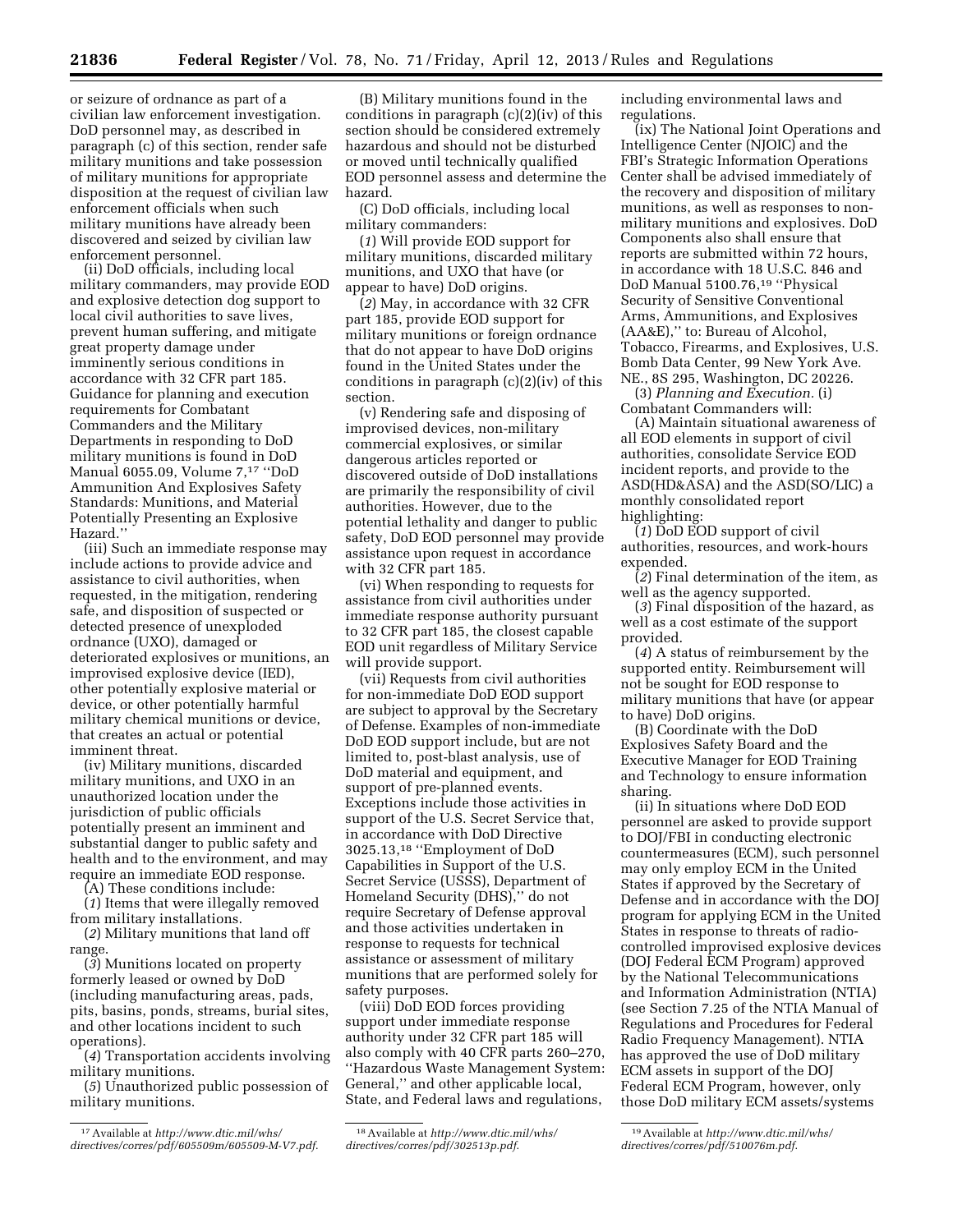that have been approved by NTIA for employment in the United States under the DOJ Federal ECM Program may be used by DoD EOD personnel in providing the requested support to DOJ/ FBI.

(A) DoD officials may provide ECM equipment, and expert advice regarding the FBI's use of the equipment, in accordance with paragraph (c)(2) of this section when the FBI has approved use of ECM and when there is insufficient time to obtain Secretary of Defense approval.

(B) All use of ECM equipment or devices while conducting EOD operations supporting civil authorities will be coordinated with and follow procedures established by the FBI's Strategic Information Operations Center and reported to the NJOIC.

(iii) In consideration of the Military Departments' and the Combatant Commanders' planning requirements and in consultation with appropriate local civilian agencies, installation commanders will identify offinstallation critical infrastructure and key resources, such as nuclear power stations, power plants, communications hubs, and water treatment plants. Combatant Commanders and other responsible DoD officials will assist in developing priorities for EOD support of civil authorities. Installations without resident EOD forces will develop plans to seek support from the nearest DoD EOD organization.

(iv) Combatant Commanders, as appropriate, will maintain situational awareness of all EOD elements in support of civil authorities, coordinate and de-conflict Military Services' EOD domestic areas of response, and develop consolidated reporting procedures to permit accurate and timely collection of data from the supporting Services.

(v) Service EOD reports shall be used to indicate that DoD is reclaiming accountability of DoD military munitions that were found outside the custody of DoD. The Military Departments will forward reports of reclaimed military munitions to installations for ammunitions logistics management and submission to the DoD Explosives Safety Board in accordance with DoD Manual 6055.09, Volume 7, DoD Manual 5100.76, and DoD Instruction 5160.68,20 ''Single Manager for Conventional Ammunition (SMCA): Responsibilities of the SMCA, the Military Services, and the United States Special Operations Command (USSOCOM).''

(vi) Reimbursement is not required for EOD support involving military munitions, discarded military munitions, and UXO that have DoD origins or appear to have DoD origins. Combatant Commanders will coordinate with the DoD Explosives Safety Board and the Executive Manager for EOD Training and Technology to ensure information sharing.

(vii) In accordance with DoD Instruction 6055.17,21 ''DoD Installation Emergency Management (IEM) Program,'' and applicable Military Department issuances, commanders of EOD organizations will:

(A) Coordinate with installation emergency managers to:

(*1*) Establish local processes and procedures to respond to and report military and non-military munitions support requests from civil law enforcement agencies.

(*2*) Determine priorities of EOD support for protecting critical infrastructure and key resources when requested.

(B) Participate in installation emergency response exercises.

(C) Determine training requirements for conducting DSCA response missions.

(4) *Cooperation with Civil Authorities.*  (i) DoD EOD forces will maintain relationships with local, State, tribal, and other Federal bomb disposal and other law enforcement agency assets near their geographical locations. Such relationships may include conferences and training exercises to increase the interoperability and integration with local bomb squad agencies, to improve the response capabilities to civil authorities when requested, and to enhance the consolidated response capabilities.

(ii) DoD EOD personnel may conduct UXO and explosive ordnance awareness and education programs that inform and promote public safety of the hazards associated with military munitions and explosive items.

(d) *Domestic terrorist incident support.* (1) *DoD guidance.* Only the Secretary of Defense may authorize the use of DoD personnel in support of civilian law enforcement officials during a domestic terrorism incident, except as described in paragraph (d)(1)(ii) of this section. The Commanders of USNORTHCOM, USPACOM, and USSOCOM, in coordination with the CJCS, ASD(HD&ASA), and ASD(SO/LIC), have primary responsibility for all military preparations and—when authorized by

the Secretary of Defense—operations, including the employment of armed Federal military forces at the scene of any domestic terrorist incident.

(i) In discharging those functions, the Commanders of USNORTHCOM, USPACOM, and USSOCOM shall operate in a manner consistent with law enforcement policies established by the Attorney General.

(ii) When a terrorist incident develops that has a potential for military involvement, the Commanders of USNORTHCOM, USPACOM, and USSOCOM may dispatch military observers to the incident site, with the concurrence of the senior FBI official at the site, to appraise the situation before any decision is made by the Secretary of Defense to commit Federal military forces. Any dispatch of U.S. counterterrorism forces as observers must be specifically authorized by the Secretary of Defense through the CJCS.

(2) *Requirement for vocal orders to be published.* When the Secretary of Defense authorizes U.S. counterterrorism forces to assist with the resolution of a domestic terrorist incident, the CJCS shall issue the appropriate order on behalf of the Secretary of Defense. That order shall designate the command relationships for the deploying forces.

(e) *Use of information collected during DoD operations.* 

(1) *Acquisition and dissemination.*  DoD Components are encouraged to provide to Federal, State, or local civilian law enforcement officials any information collected during the normal course of military operations that may be relevant to a violation of State or Federal law within the jurisdiction of such officials, except as described in paragraph (a)(6)(vii)(B) of this section. The DoD Components shall prescribe procedures for releasing information upon reasonable belief that there has been such a violation.

(i) The assistance provided shall be in accordance with DoD 5400.11–R,22 ''Department of Defense Privacy Program,'' and with 10 U.S.C. 371 and other applicable laws.

(ii) The acquisition and dissemination of information under paragraph (e) of this section shall be in accordance with DoD Directive 5200.27,23 ''Acquisition of Information Concerning Persons and Organizations not Affiliated with the Department of Defense,'' DoD Directive

<sup>20</sup>Available at *[http://www.dtic.mil/whs/](http://www.dtic.mil/whs/directives/corres/pdf/516068p.pdf) [directives/corres/pdf/516068p.pdf.](http://www.dtic.mil/whs/directives/corres/pdf/516068p.pdf)* 

<sup>21</sup>Available at *[http://www.dtic.mil/whs/](http://www.dtic.mil/whs/directives/corres/pdf/605517p.pdf) [directives/corres/pdf/605517p.pdf.](http://www.dtic.mil/whs/directives/corres/pdf/605517p.pdf)* 

<sup>22</sup>Available at *[http://www.dtic.mil/whs/](http://www.dtic.mil/whs/directives/corres/pdf/540011r.pdf)* 

*[directives/corres/pdf/540011r.pdf.](http://www.dtic.mil/whs/directives/corres/pdf/540011r.pdf)* 

<sup>23</sup>Available at *[http://www.dtic.mil/whs/](http://www.dtic.mil/whs/directives/corres/pdf/520027p.pdf) [directives/corres/pdf/520027p.pdf.](http://www.dtic.mil/whs/directives/corres/pdf/520027p.pdf)*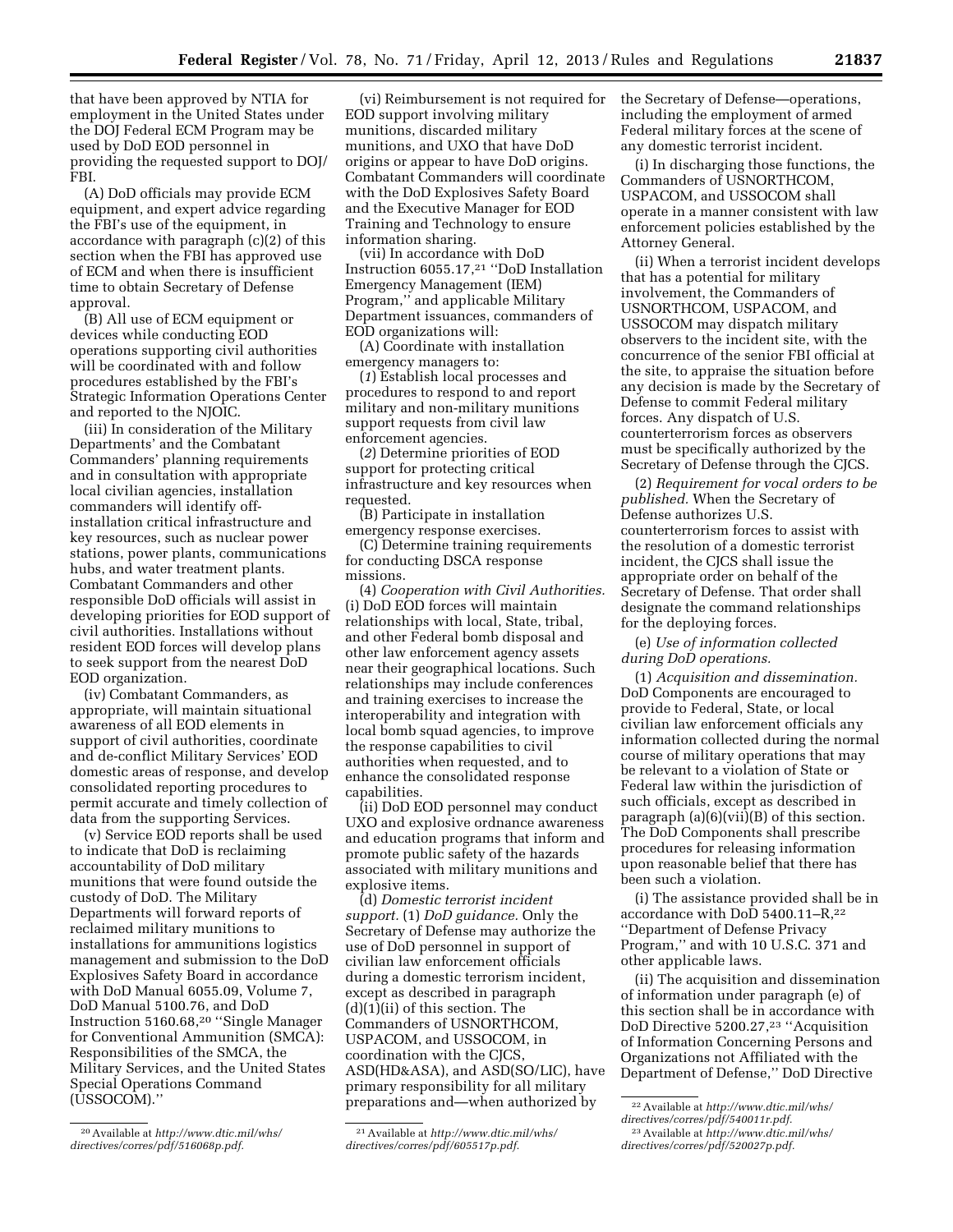5240.01,24 ''DoD Intelligence Activities,'' and, for DoD intelligence components, DoD 5240.1–R,25 ''Procedures Governing the Activities of DoD Intelligence Components that Affect United States Persons.''

(iii) The DoD Components shall establish procedures for ''routine use'' disclosures of such information in accordance with DoD Instruction 5160.68,26 ''Single Manager for Conventional Ammunition (SMCA): Responsibilities of the SMCA, the Military Services, and the United States Special Operations Command (USSOCOM),'' and DoD Directive 5400.11,27 ''DoD Privacy Program.''

(iv) Under guidance established by the DoD Components concerned, the planning and execution of compatible DoD training and operations shall, to the maximum extent practicable, take into account the needs of civilian law enforcement officials for information when the collection of the information is an incidental aspect of training or operations performed by Federal military forces consistent with 10 U.S.C. 371.

(v) The needs of civilian law enforcement officials shall, to the maximum extent practicable, be considered when scheduling routine training missions, consistent with 10 U.S.C. 371. This does not permit the planning or creation of missions or training for the primary purpose of aiding civilian law enforcement officials, and it does not permit conducting training or missions for the purpose of routinely collecting information about U.S. citizens.

(vi) Civilian law enforcement agents may accompany routinely scheduled training flights as observers for the purpose of collecting law enforcement information. This provision does not authorize the use of DoD aircraft to provide point-to-point transportation and training flights for civilian law enforcement officials. Such assistance may be provided only in accordance with DoD 4515.13–R,28 ''Air Transportation Eligibility.''

(vii) Intelligence information held by the DoD Components and relevant to drug interdiction or other civilian law enforcement matters shall be provided promptly to appropriate civilian law

enforcement officials, unless sharing that information is determined by the head of that DoD Component to be inconsistent with national security. Under procedures established by the DoD Components concerned, information concerning illegal drugs that is provided to civilian law enforcement officials under provisions of DoD 5240.1–R shall also be provided to law enforcement officials at the El Paso Intelligence Center.

(viii) Nothing in this section modifies DoD procedures for dissemination of information for foreign intelligence or counterintelligence purposes.

(ix) The DoD Components are encouraged to participate in the Department of Justice law enforcement coordinating committees situated in each Federal judicial district.

(x) The assistance provided under paragraph (e) of this section may not include or permit direct participation by DoD personnel in the interdiction of a vessel, aircraft, or land vehicle, or in a search, seizure, arrest, or other similar activity, unless the member's participation in such activity is otherwise authorized by law in accordance with paragraph (a)(1)(ii) of this section.

(2) *Military readiness.* Information shall not be provided under paragraph (e) of this section if it could adversely affect military preparedness of the United States.

(f) *Use of DoD equipment and facilities.* 

(1) *Equipment and facilities.* The DoD Components may make equipment, base facilities, or research facilities available to Federal, State, or local civilian law enforcement officials for law enforcement purposes in accordance with the guidance in paragraph (f) of this section.

(i) The ASD(HD&ASA) shall issue guidance to ensure that the assistance provided under paragraph (f) of this section is in accordance with applicable provisions of law, including:

(A) 10 U.S.C. 372, 377, 2576, and 2667.

(B) 31 U.S.C. 1535 (also known and referred to in this part as ''The Economy Act of 1932, as amended'') and 31 U.S.C. 6501–6508 (also known as ''The Intergovernmental Cooperation Act of 1968, as amended'').

(D) 41 U.S.C. 102–103, 105–115, 151– 153, 3101, 3105, 3301, 3303–3305, 3509, 3901, 3905–3906, 4501–4506, 4701, and 6101.

(E) 44 U.S.C. chapters 21, 25, 29, and 31.

(ii) The ASD(HD&ASA) guidance shall also ensure compliance with DoD Instruction 4165.70,29 ''Real Property Management,'' and DoD Directive 5410.12,30 ''Economic Adjustment Assistance to Defense-Impacted Communities,'' and other guidance that may be issued by the Under Secretary of Defense (Comptroller)/Chief Financial Officer, Department of Defense.

(2) *Limitations on the use of personnel.* The DoD Components shall follow the guidance in paragraph  $(a)(1)(iv)$  of this section in considering requests for DoD personnel to operate or maintain, or to assist in operating or maintaining, equipment made available according to paragraph (f)(1) of this section.

(3) *Military readiness.* Assistance may not be provided under paragraph (f) of this section if such assistance could adversely affect military preparedness. Each request shall be evaluated using the criteria provided in 32 CFR part 185 for evaluating legality, lethality, risk, cost, appropriateness, and readiness. The implementing documents issued by the DoD Components shall ensure that approval for the disposition of equipment is vested in officials who can assess the effect of such disposition on military preparedness.

(4) *Approval authority.* (i) Requests by civilian law enforcement officials for DoD assistance for the use of DoD equipment and facilities shall be forwarded to the appropriate approval authority under the guidance in this section. All requests, including those in which subordinate authorities recommend denial, shall be submitted promptly to the approving authority. Requests will be forwarded and processed according to the urgency of the situation.

(A) Requests for the use of equipment or facilities outside the United States, other than for arms, ammunition, combat vehicles, vessels, and aircraft, shall be considered in accordance with procedures established by the applicable DoD Component.

(B) Requests from other Federal agencies to purchase equipment (permanent retention) from a DoD Component, that are accompanied by appropriate funding documents, may be submitted directly to the DoD Component concerned.

(C) Requests for training, expert advice, or use of personnel to operate or maintain equipment shall be forwarded in accordance with paragraph (a)(5) of this section.

(D) For loans pursuant to 31 U.S.C. 1535 and 6501–6508, which are limited

<sup>24</sup>Available at *[http://www.dtic.mil/whs/](http://www.dtic.mil/whs/directives/corres/pdf/524001p.pdf) [directives/corres/pdf/524001p.pdf.](http://www.dtic.mil/whs/directives/corres/pdf/524001p.pdf)* 

<sup>25</sup>Available at *[http://www.dtic.mil/whs/](http://www.dtic.mil/whs/directives/corres/pdf/524001r.pdf) [directives/corres/pdf/524001r.pdf.](http://www.dtic.mil/whs/directives/corres/pdf/524001r.pdf)* 

<sup>26</sup>Available at *[http://www.dtic.mil/whs/](http://www.dtic.mil/whs/directives/corres/pdf/516068p.pdf) [directives/corres/pdf/516068p.pdf.](http://www.dtic.mil/whs/directives/corres/pdf/516068p.pdf)* 

<sup>27</sup>Available at *[http://www.dtic.mil/whs/](http://www.dtic.mil/whs/directives/corres/pdf/540011p.pdf) [directives/corres/pdf/540011p.pdf.](http://www.dtic.mil/whs/directives/corres/pdf/540011p.pdf)* 

<sup>28</sup>Available at *[http://www.dtic.mil/whs/](http://www.dtic.mil/whs/directives/corres/pdf/451513r.pdf) [directives/corres/pdf/451513r.pdf.](http://www.dtic.mil/whs/directives/corres/pdf/451513r.pdf)* 

<sup>(</sup>C) Title 40, U.S.C.

<sup>29</sup>Available at *[http://www.dtic.mil/whs/](http://www.dtic.mil/whs/directives/corres/pdf/416570p.pdf)* 

*[directives/corres/pdf/416570p.pdf.](http://www.dtic.mil/whs/directives/corres/pdf/416570p.pdf)* 30Available at *[http://www.dtic.mil/whs/](http://www.dtic.mil/whs/directives/corres/pdf/541012p.pdf)* 

*[directives/corres/pdf/541012p.pdf.](http://www.dtic.mil/whs/directives/corres/pdf/541012p.pdf)*